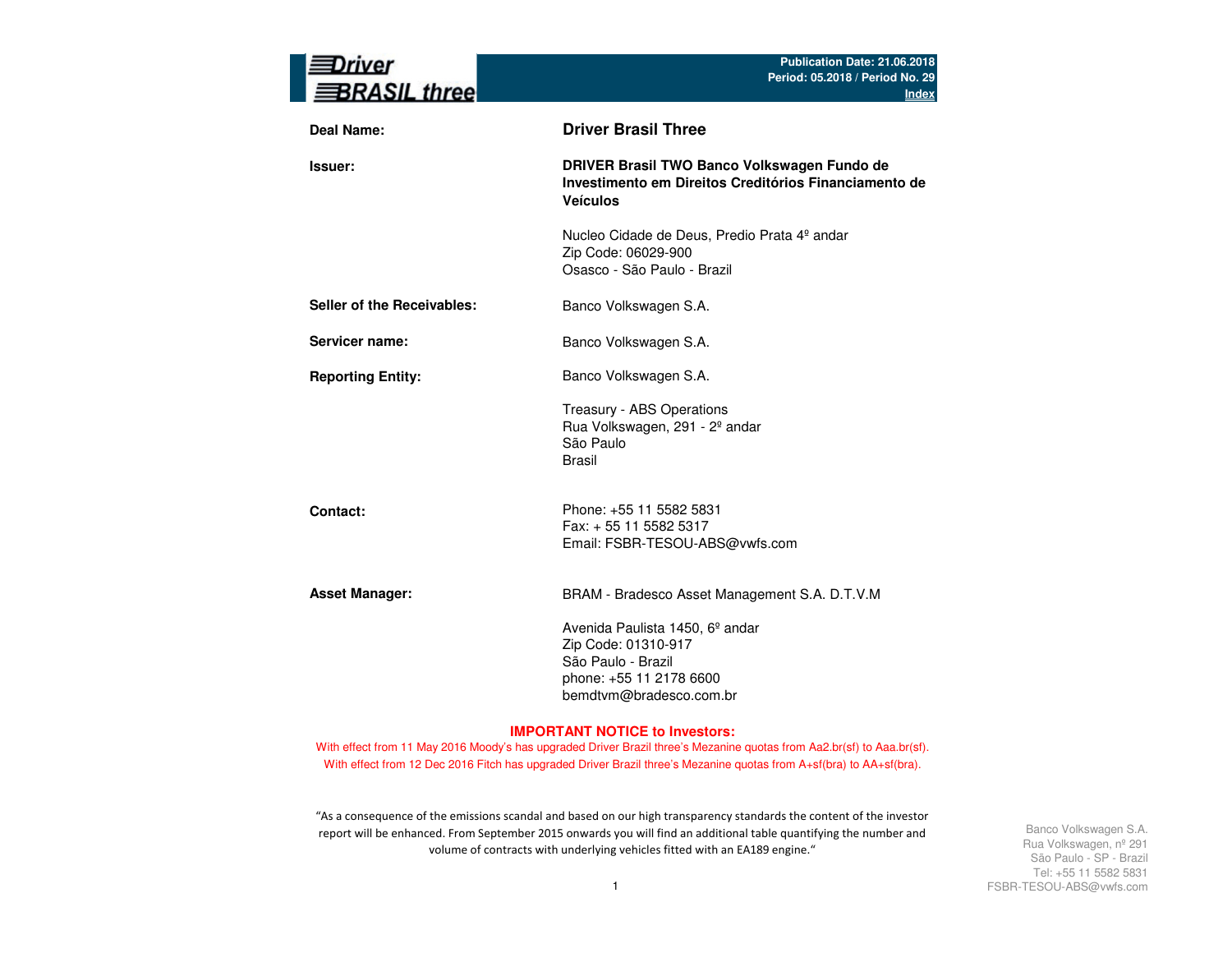

### **Contents**

| Page           | <b>Table of Contents</b>                 |
|----------------|------------------------------------------|
| 1              | Cover                                    |
| 2              | <b>Contents</b>                          |
| 3              | <b>Reporting Details</b>                 |
| 4              | <b>Parties Overview</b>                  |
| 5              | <b>Transaction Events I</b>              |
| 6              | <b>Transaction Events II</b>             |
| $\overline{7}$ | <b>Transaction Events III</b>            |
| 8              | <b>Information regarding the Notes I</b> |
| 9              | Information regarding the Notes II       |
| 10             | <b>Credit Enhancement</b>                |
| 11             | <b>Swap Fixing / Waterfall</b>           |
| 12             | <b>Amortisation Profile I</b>            |
| 13             | <b>Amortisation Profile II</b>           |
| 14             | <b>Run Out Schedule I</b>                |
| 15             | <b>Run Out Schedule II</b>               |
| 16             | <b>Outstanding Contracts</b>             |
| 17             | <b>Delinquencies</b>                     |
| 18             | Recoveries                               |
| 19             | Pool Data I                              |
| 20             | Pool Data II                             |
| 21             | Pool Data III                            |
| 22             | Pool Data IV                             |
| 23             | Pool Data V                              |
| 24             | Pool Data VI                             |
| 25             | Glossary                                 |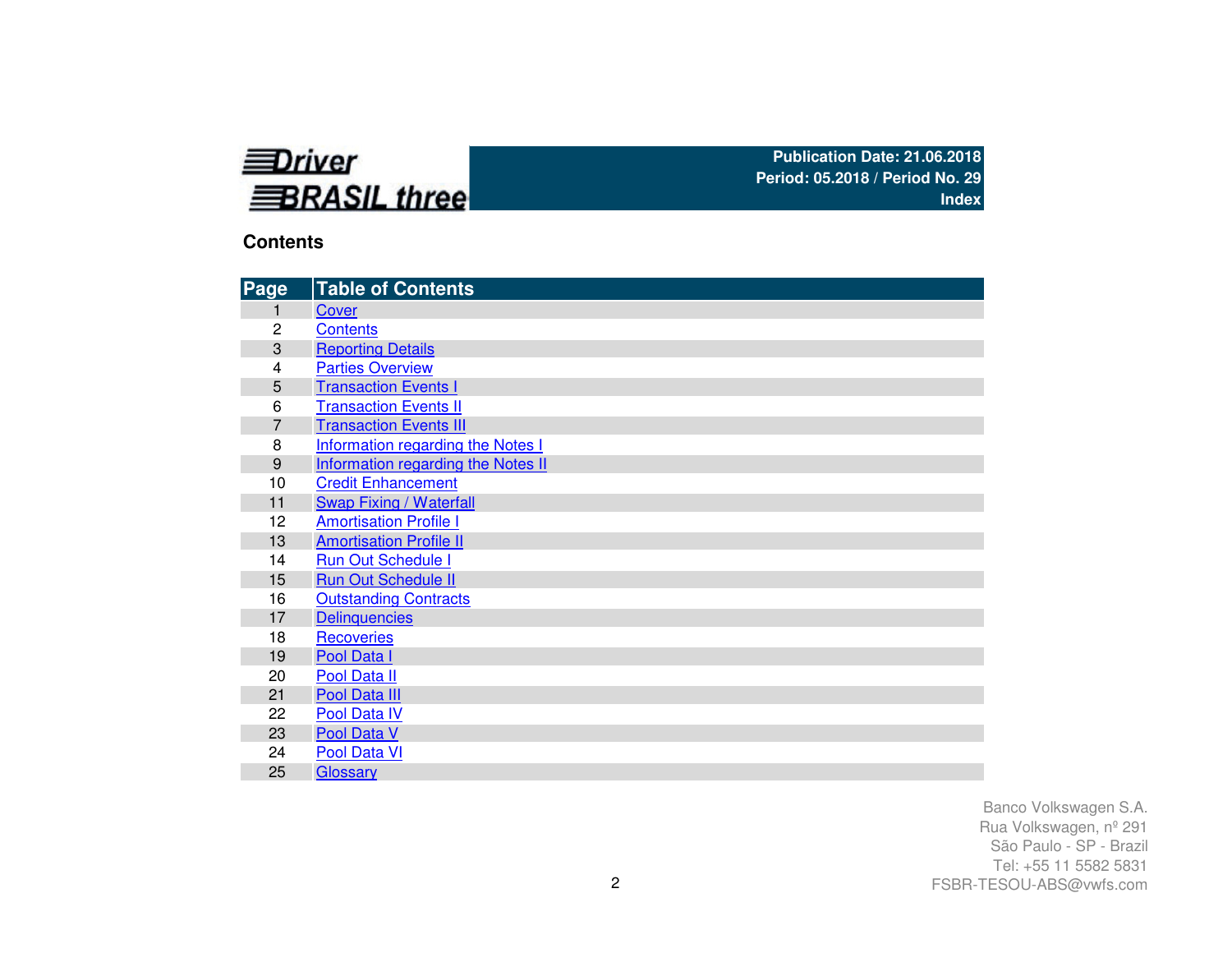# **EDriver BRASIL three**

# **Reporting Details**

| <b>Deal Overview</b>            |                                     |                                     |
|---------------------------------|-------------------------------------|-------------------------------------|
| <b>Cut-Off Date</b>             | 15/12/2015 Publication Date:        | 21/06/2018                          |
| Scheduled Date of Clean-Up-Call | December 2017 Payment Date:         | 07/05/2018 (4th of each month)      |
| Legal Maturity Date             | December 2020 Reporting Date:       | 31/05/2018 (last day of each month) |
| <b>Issue Date</b>               | 10/12/2015 Asset Collection Period: | from 01/05/2018 until 31/05/2018    |
| Period No.:                     | 29 Interest Accrual Period          | from 05/04/2018 until 07/05/2018    |
| Reporting frequency:            | monthly Note Payment Period:        | from 05/04/2018 until 07/05/2018    |
| Next Payment Date:              | 06/06/2018 Days accrued:            | 22                                  |
|                                 |                                     |                                     |

| <b>Type of Car at Pool Cut</b> | <b>Number of</b><br><b>Contracts</b> | Percentage of<br><b>Contracts</b> | <b>Outstanding</b><br><b>Discounted</b><br><b>Principal Balance</b> | <b>Percentage Outstanding</b><br><b>Discounted Principal</b><br><b>Balance</b> |
|--------------------------------|--------------------------------------|-----------------------------------|---------------------------------------------------------------------|--------------------------------------------------------------------------------|
| New Cars                       | 68.792                               | 88,84%                            | 964.929.634,90                                                      | 89,93%                                                                         |
| Used Cars                      | 8.643                                | 11.16%                            | 108.051.743,36                                                      | 10.07%                                                                         |
| <b>Total</b>                   | 77.435                               | 100,00%                           | 1.072.981.378,26                                                    | 100,00%                                                                        |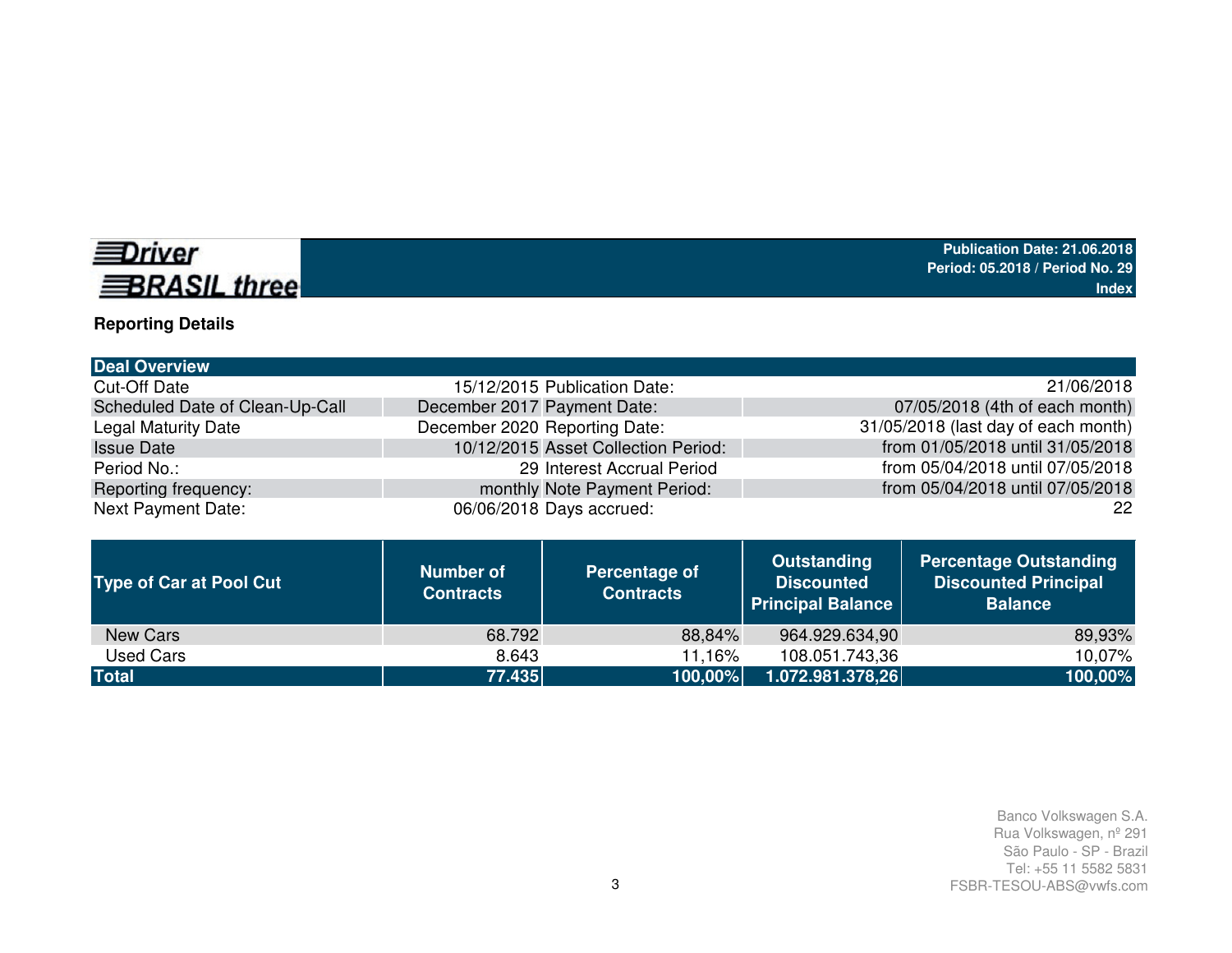

#### **Parties Overview**

| <b>Administrator:</b>     | <b>BEM DISTRIBUIDORA DE TÍTULOS E VALORES</b><br><b>MOBILIÁRIOS LTDA</b><br>Cidade de Deus<br>Bairro Vila Yara - 4º andar<br>Osasco - São Paulo - Brazil<br>phone: +55 11 3684 4522<br>http://www.bradescobemdtvm.com.br/                                                                                                                                              | <b>Asset Manager:</b>    | <b>BRAM - Bradesco Asset Management S.A. D.T.V.M</b><br>Avenida Paulista 1450, 6 <sup>°</sup> andar<br>Zip Code: 01310-917<br>São Paulo - Brazil<br>phone: +55 11 2178 6600<br>bemdtvm@bradesco.com.br |                                                                                                    |
|---------------------------|------------------------------------------------------------------------------------------------------------------------------------------------------------------------------------------------------------------------------------------------------------------------------------------------------------------------------------------------------------------------|--------------------------|--------------------------------------------------------------------------------------------------------------------------------------------------------------------------------------------------------|----------------------------------------------------------------------------------------------------|
| <b>Custodian Bank:</b>    | Banco Bradesco S.A.<br>Cidade de Deus<br>Bairro Vila Yara - 2 <sup>°</sup> andar<br>Osasco - São Paulo - Brazil<br>phone: 3684 9431<br>www.bradescocustodia.com.br                                                                                                                                                                                                     | <b>Collection Agent:</b> | Banco Volkswagen S.A.<br>Treasury - ABS Operations<br>Rua Volkswagen, 291<br>São Paulo<br><b>Brazil</b><br>Phone: +55 11 5582 5831<br>FSBR-TESOU-ABS@vwfs.com                                          |                                                                                                    |
| <b>Swap Counterparty:</b> | <b>Banco Santander (Brasil) S.A.</b><br>Avenida Presidente Juscelino Kubitschek, 2235<br>Bloco A<br>São Paulo - SP<br><b>Brazil</b><br>phone: +55 11 3553 6792<br>www.santander.com.br                                                                                                                                                                                 | <b>Clearing System:</b>  | <b>CETIP S.A. - Mercados Organizados</b><br>Av. Brigadeiro Faria Lima, 1663, 1º andar<br>Jardim Paulistano São Paulo - SP<br>CEP: 01452-001<br>phone: +55 11 4152 9370<br>atendimento@cetip.com.br     |                                                                                                    |
| <b>Rating Agencies</b>    | Moody's América Latina Ltda.<br>Avenida Nações Unidas, 12551 16 <sup>°</sup> andar<br>04578-903 São Paulo<br><b>Brazil</b><br>phone: +55 11 3043 7305<br>daniela.jayesuria@moodys.com<br>www.moodys.com.br<br>Fitch Ratings Brasil Ltda.<br>Alameda Santos, 700 7° andar<br>01418-100 São Paulo<br>Brazil<br>phone: +55 11 4504 2200<br>juliana.ayoub@fitchratings.com |                          |                                                                                                                                                                                                        | Banco Volkswagen S.A.<br>Rua Volkswagen, nº 291<br>São Paulo - SP - Brazil<br>Tel: 55 11 5582 5831 |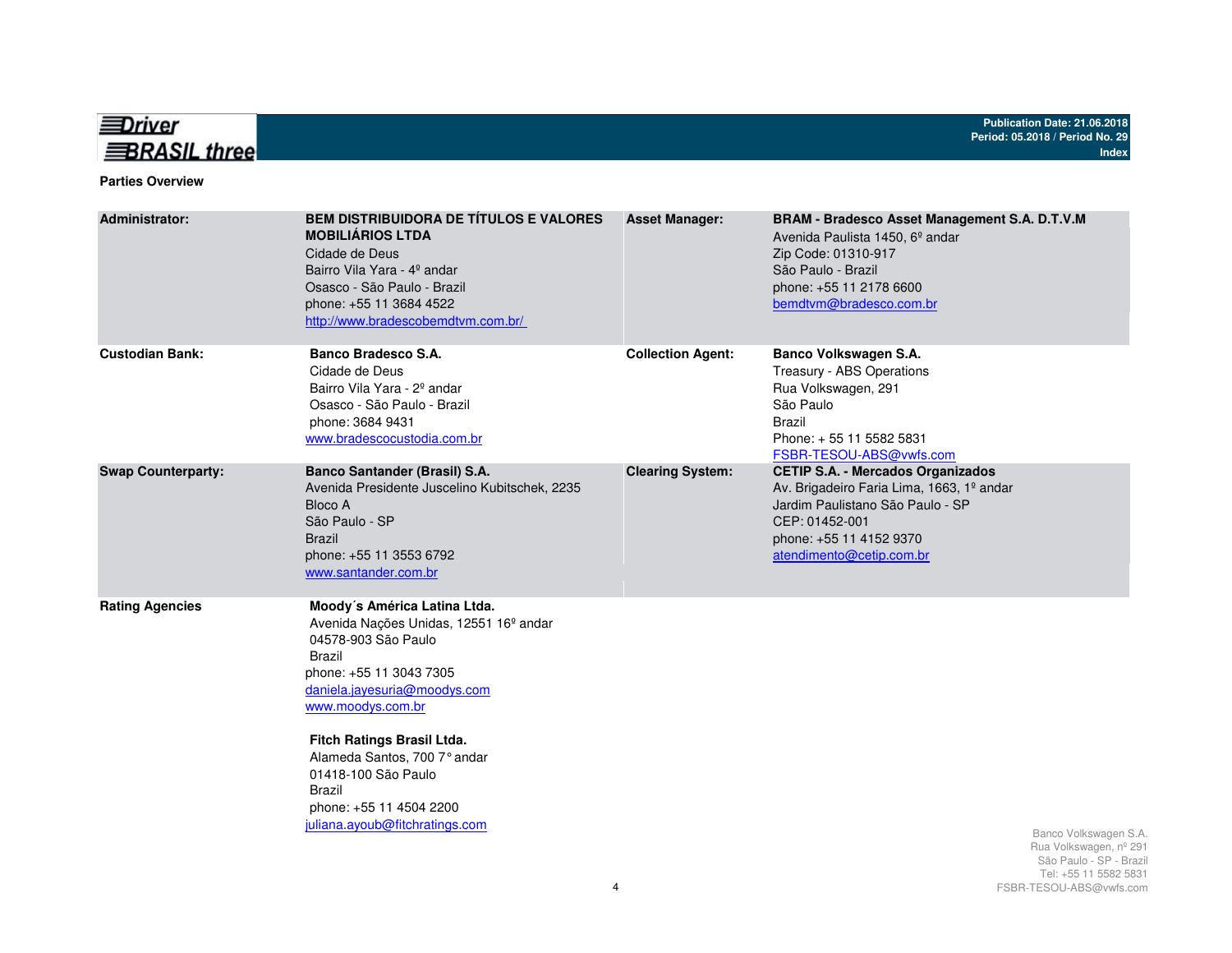

### **Transaction Events (I)**

| <b>Clean-Up Call Condition</b>                         |       |                                                      |
|--------------------------------------------------------|-------|------------------------------------------------------|
| Percentage of Current Outstanding Discounted Portfolio | 1.97% |                                                      |
| Min. Percentage of Outstanding Discounted Portfolio    |       | 10,00% The Clean-Up-Call Condition has been reached. |

#### **Clean-Up Call**

Banco Volkswagen S.A. will have the right at its option to exercise a Clean-Up Call and to repurchase the Loan Receivables from Driver Brasil One when the sum of the Discounted Principal Balance for all loan contracts is less than 10 per cent. of the sum of the Discounted Principal Balance for all Loan contracts as of the Cut Off Date, provided that all payment obligations under the Quotas will be thereby fulfilled.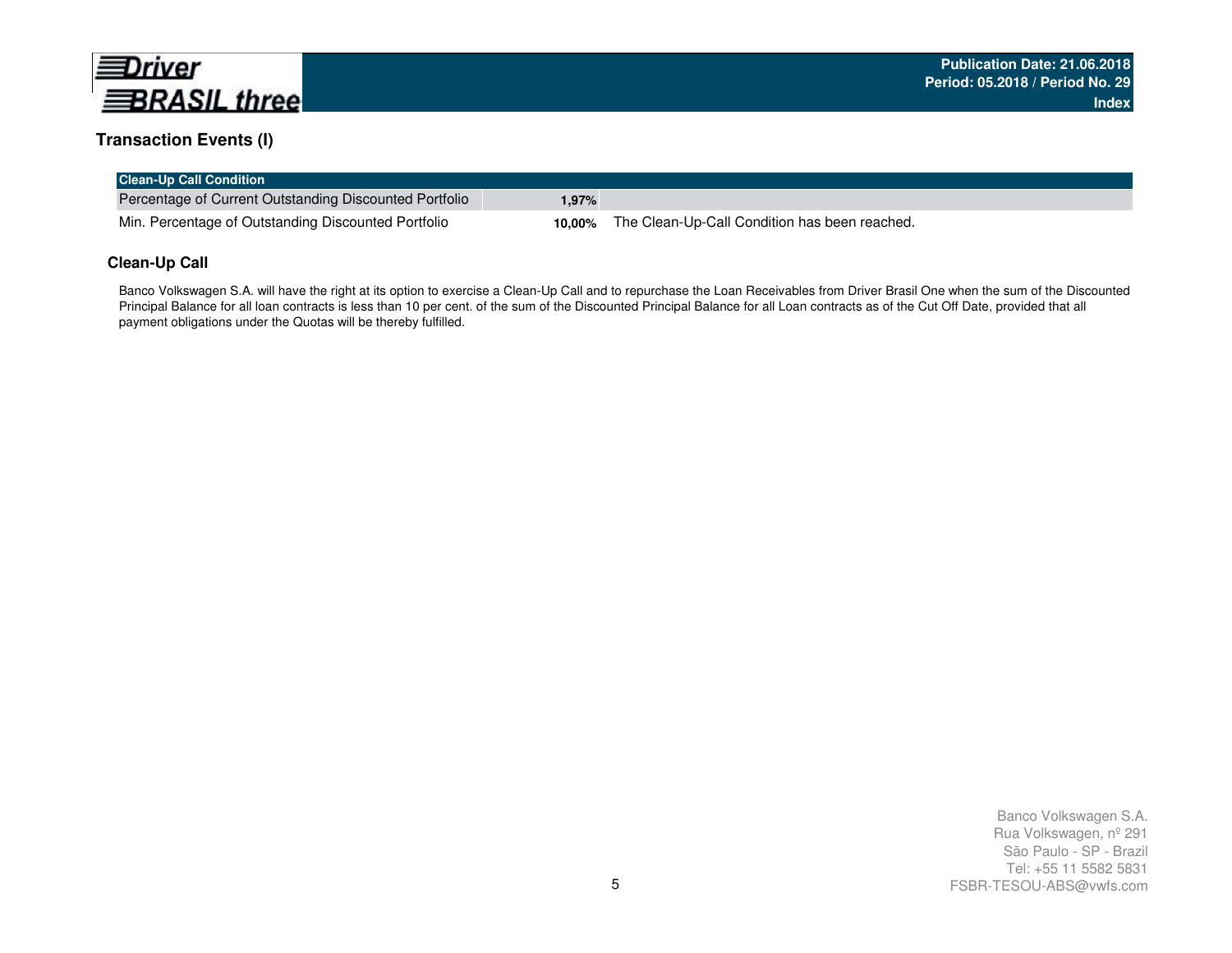#### **Transaction Events (II)**

| <b>Credit Enhancement Increase Conditions</b>                                                                                                                 |     |
|---------------------------------------------------------------------------------------------------------------------------------------------------------------|-----|
| Level 1a Credit Enhancement Increase Condition - Cumulative Late Delinguencies do not amount to 1.5% for any<br>Payment Date before and incp. 12/2016         | NO. |
| Level 1b Credit Enhancement Increase Condition -Cumulative Late Delinguencies do not amount to 3.5% for any<br>Payment Date between 01/2017 and incp. 12/2017 | NO. |
| Level 2 Credit Enhancement Increase Condition - Cumulative Late Delinguencies do not amount to 5.0% for any<br><b>Payment Date</b>                            | NO. |

|                                   |     | <b>Outstanding</b><br><b>Discounted Principal</b><br><b>Balance (in Arrears)</b> |            | <b>Outstanding Discounted</b><br><b>Principal Balance (at</b><br><b>Late Delinguency)</b> |  |
|-----------------------------------|-----|----------------------------------------------------------------------------------|------------|-------------------------------------------------------------------------------------------|--|
| Cumulative Late Delinguencies BOP | R\$ | 4.717.664,06                                                                     | <b>R\$</b> | 8.488.979,12                                                                              |  |
| Late Delinquencies                | R\$ | 81.573,13                                                                        | R\$        | 100.247,37                                                                                |  |
| Cumulative Late Delinguencies EOP | R\$ | 4.799.237,19                                                                     | R\$        | 8.589.226,49                                                                              |  |
|                                   |     |                                                                                  |            |                                                                                           |  |

| Discounted Principal Balance as of Pool-Cut Date             | 1.072.981.378.26 |  |
|--------------------------------------------------------------|------------------|--|
| Cumulative Late Delinquency as percentage of DPB at Pool-Cut | $0.80050\%$      |  |

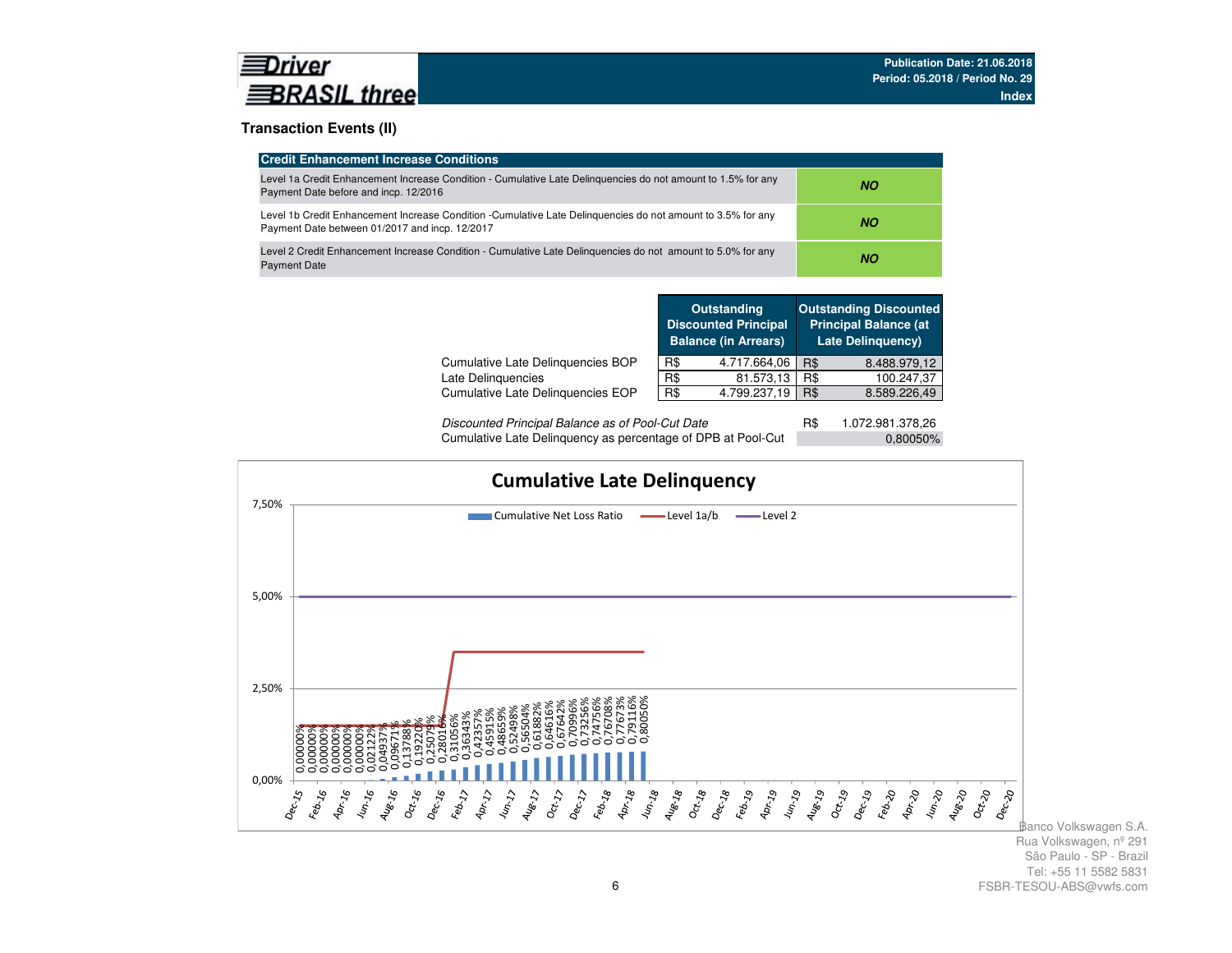

# **Transaction Events (III)**

| Administrator            | <b>Fitch</b>     |                | Moody's          |                 |
|--------------------------|------------------|----------------|------------------|-----------------|
| <b>BEM DTVM</b>          | <b>Long Term</b> | <b>Outlook</b> | <b>Long Term</b> | <b>Outlook</b>  |
| Rating                   | AAA (bra)        | <b>Stable</b>  | Aaa.br           | Stable          |
|                          |                  |                |                  |                 |
| <b>Custodian Bank</b>    | <b>Fitch</b>     |                | Moody's          |                 |
| Banco Bradesco           | Long Term        | <b>Outlook</b> | <b>Long Term</b> | <b>Outlook</b>  |
| Rating                   | AAA (bra)        | <b>Stable</b>  | Aaa.br           | Stable          |
|                          |                  |                |                  |                 |
| <b>Swap Counterparty</b> | <b>Fitch</b>     |                | Moody's          |                 |
| Santander                | <b>Long Term</b> | <b>Outlook</b> | <b>Long Term</b> | <b>Outlook</b>  |
| Rating                   | AAA (bra)        | Negative       | Aaa.br           | <b>Negative</b> |
|                          |                  |                |                  |                 |
| <b>Servicer</b>          | <b>Fitch</b>     |                | Moody's          |                 |
| Banco Volkswagen S.A.    | Long Term        | <b>Outlook</b> | <b>Long Term</b> | <b>Outlook</b>  |
| Rating                   | n.a.             | n.a.           | n.a.             | n.a.            |

Rating and the method of the method is a method in the method in the method in the method in  $n$  a. In the method in  $n$  a.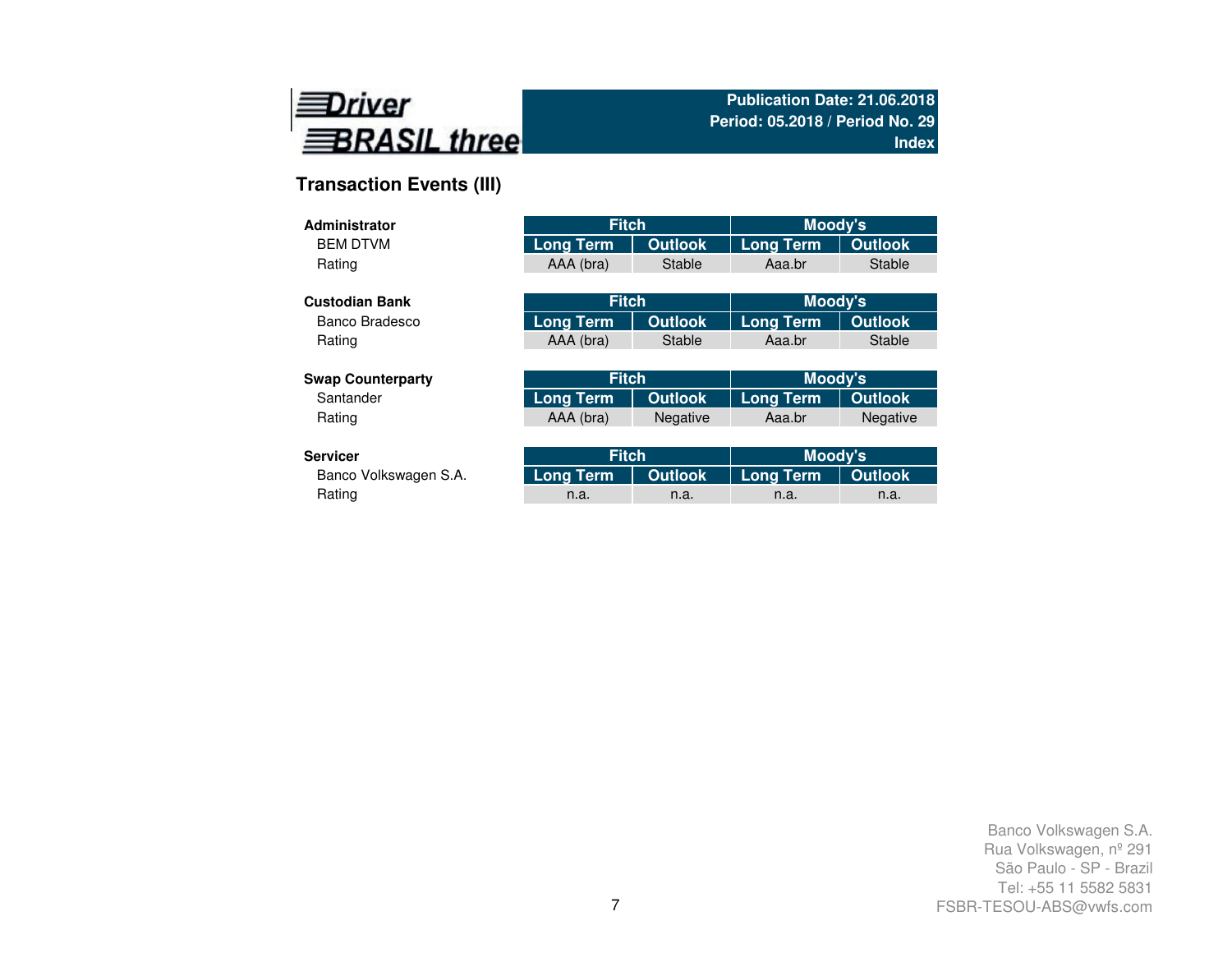

## **Information regarding the Notes I**

| <b>Rating at Issue Date</b>    |     | <b>Senior Quota</b> | <b>Mezzanine Quota</b> |
|--------------------------------|-----|---------------------|------------------------|
| Moody's                        |     | Aaa.br              | Aa2.br                 |
| <b>Fitch Ratings</b>           |     | AAA(bra)            | $A+(bra)$              |
| <b>Current Rating</b>          |     | <b>Senior Quota</b> | <b>Mezzanine Quota</b> |
| Moody's                        |     | Aaa.br              | Aaa.br                 |
| <b>Fitch Ratings</b>           |     | AAA(bra)            | $AA+sf(bra)$           |
| <b>Information on Notes</b>    |     | <b>Senior Quota</b> | <b>Mezzanine Quota</b> |
| Legal maturity date            |     | December 2020       | December 2020          |
| Scheduled Clean Up Call        |     | December 2017       | December 2017          |
| ISIN:                          |     | BRDRVRCTF006        | BRDRVRCTF014           |
| <b>Nominal Amount</b>          | R\$ | 10.000,00           | R\$<br>10.000,00       |
| <b>Information on Interest</b> |     | <b>Senior Quota</b> | <b>Mezzanine Quota</b> |
| Spread/Margin                  |     | $175$ bps           | 285 bps                |
| <b>Index Rate</b>              |     | Daily CDI           | Daily CDI              |
| Fixed/Floating                 |     | floating            | floating               |
| <b>Current Coupon</b>          |     | Daily CDI + 175     | Daily CDI + 285        |
| Day Count Convention           |     | actual/252          | actual/252             |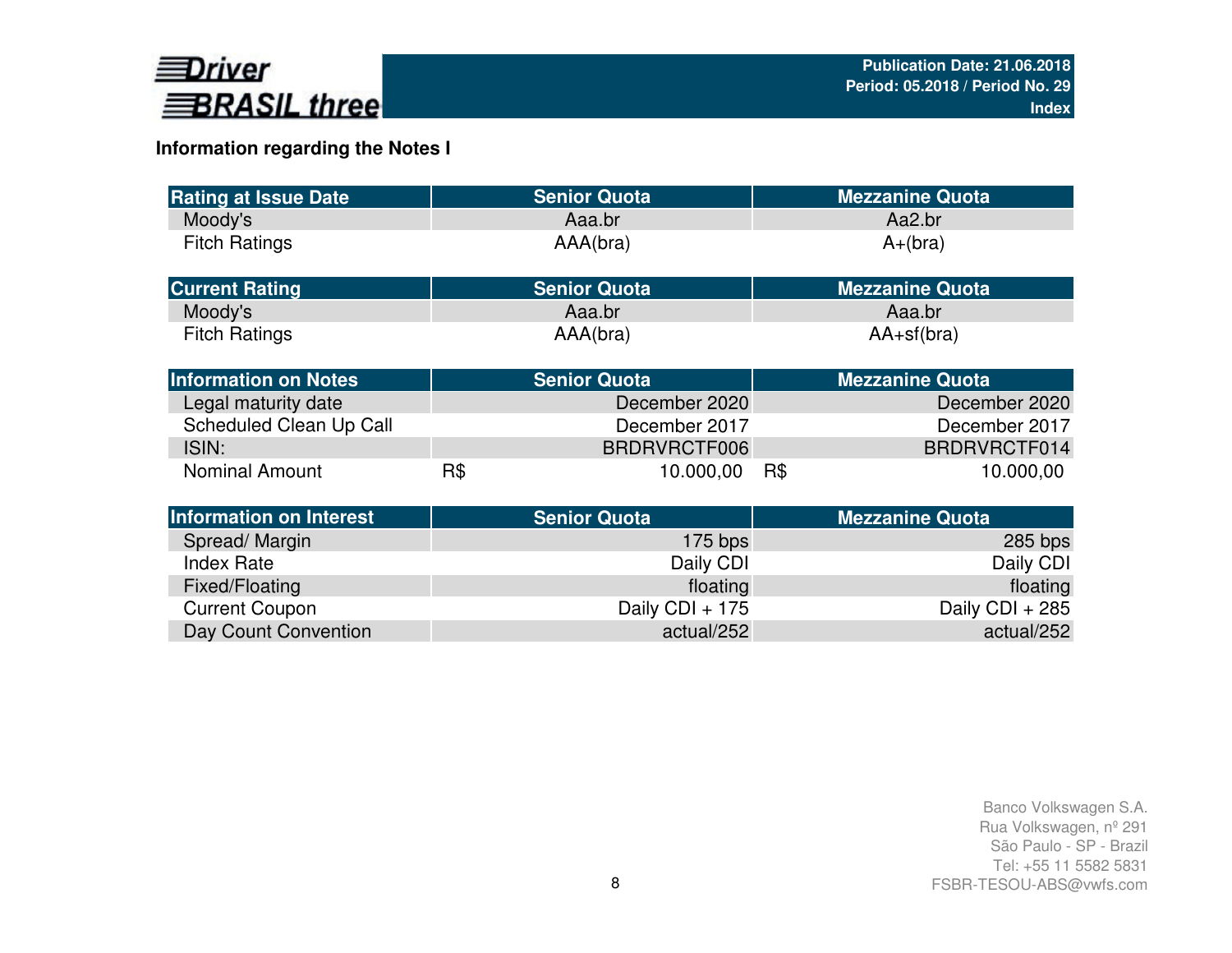

## **Information regarding the Notes II**

| <b>Monthly Period:</b>               | 31/05/2018                  |
|--------------------------------------|-----------------------------|
| Payment Date:                        | 07/05/2018                  |
| Interest Accrual Period (from/until) | 05/04/2018 until 07/05/2018 |
| Days accrued                         | 22                          |
| <b>Index Rate</b>                    | Daily CDI                   |
| Index Rate as of Month End           | 6.39%                       |
| Day Count Convention                 | actual/252                  |

| <b>Interest Payments</b>                      |     | Senior Quota   Mezzanine Quota |           |
|-----------------------------------------------|-----|--------------------------------|-----------|
| Total Interest Amount of the Reporting Period | R\$ | 197.817,42 R\$                 | 12.856,77 |

| <b>Note Balance</b>                    |      | <b>Senior Quota</b> | <b>Nezzanine Quota</b> |              |  |  |  |
|----------------------------------------|------|---------------------|------------------------|--------------|--|--|--|
| Note Balance as of Beginning of Period | R\$  | 29.839.500.00       | R\$                    | 1.707.000.00 |  |  |  |
| Note Balance as of End of Period       | B\$. | 20.803.900.00       | R\$                    | 1.707.000.00 |  |  |  |
| <b>Principal Amortization</b>          | R\$  | $9.035.600,00$ R\$  |                        | -            |  |  |  |

| Payments to Investors (per note) |     | Senior Quota | Mezzanine Quota |                          |  |  |
|----------------------------------|-----|--------------|-----------------|--------------------------|--|--|
| Interest                         | R\$ | 1.99         | R\$             | 8.40                     |  |  |
| <b>Principal Amortization</b>    | R\$ | 90.94 R\$    |                 | $\overline{\phantom{0}}$ |  |  |
| Number of Notes                  |     | 99.360       |                 | 1.530                    |  |  |

| <b>Senior Quota</b> | <b>Mezzanine Quota</b> |
|---------------------|------------------------|
| 7.40%               | 5.97%                  |
| 10.15%              | 6.62%                  |
| 10.00%              | 6,60%                  |
|                     |                        |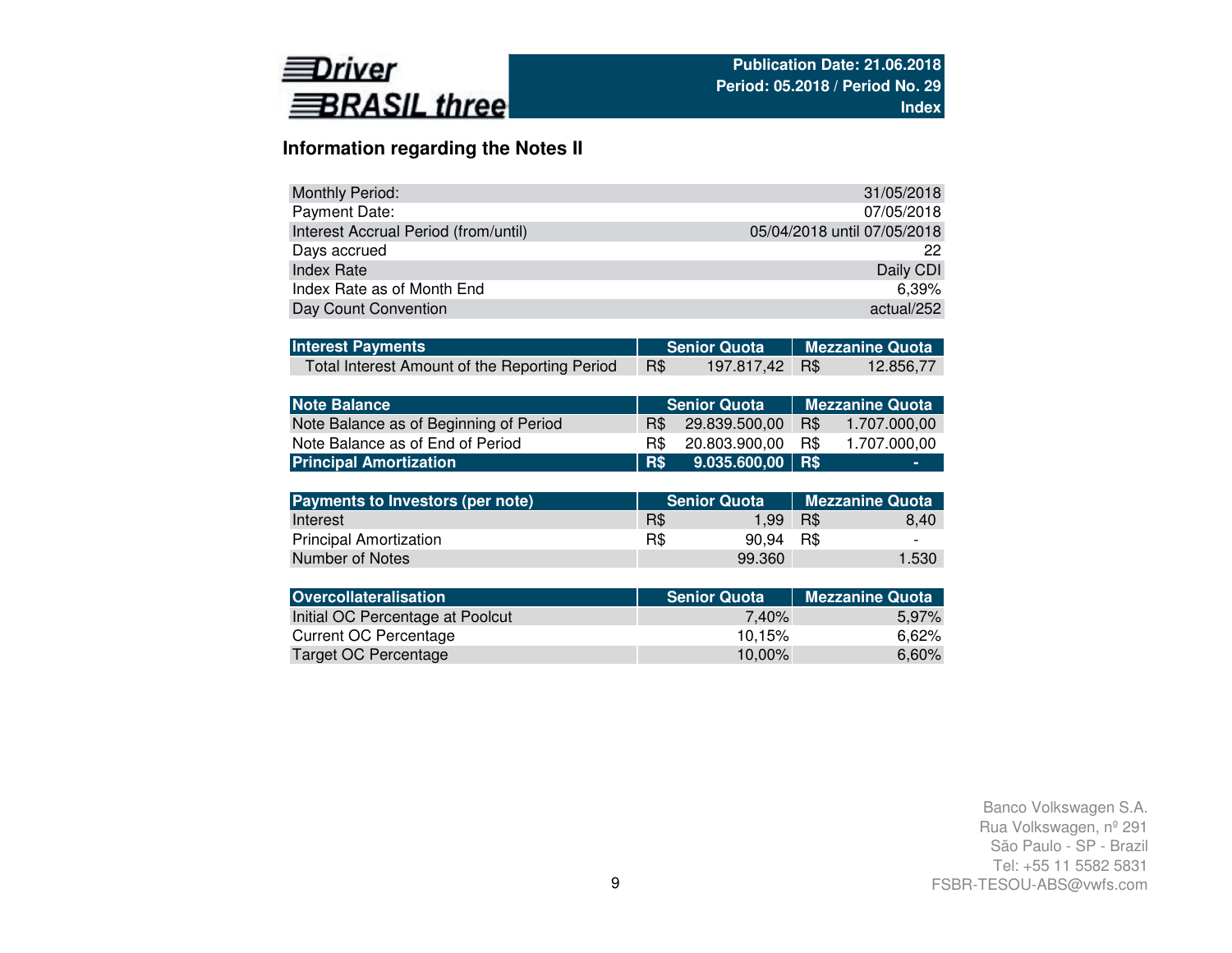

## **Credit Enhancement**

| <b>Credit Enhancement @ Pool-Cut</b> | % of Discounted Principal Balance | Value          |
|--------------------------------------|-----------------------------------|----------------|
| Mezzanine Quota                      | 1,43% R\$                         | 15.300.000,00  |
| Subordinated Quota                   | 8,56% R\$                         | 91.900.000,00  |
| Overcollateralization                | 9,99% R\$                         | 107.200.000,00 |
| Cash Collateral Account              | 1,00% R\$                         | 10.729.813,78  |

### **Calculation of Credit Enhancement**

- The Senior Quota benefits from the Mezzanine, Subordinated Quotas and the Cash Collateral Account;
- The Mezanine Quota benefits from the Subordinated Quota and the Cash Collateral Account;
- The transaction starts with sequential amortisation and therefore initially only the Senior Quota will receive principal payments;

● The transaction switches into pro rata amortisation once an overcollateralisation percentage (i.e. credit enhancement excluding cash collateral) of OC-Percentage for the Senior Quota and OC-Percentage for the Mezanine Quota has been reached.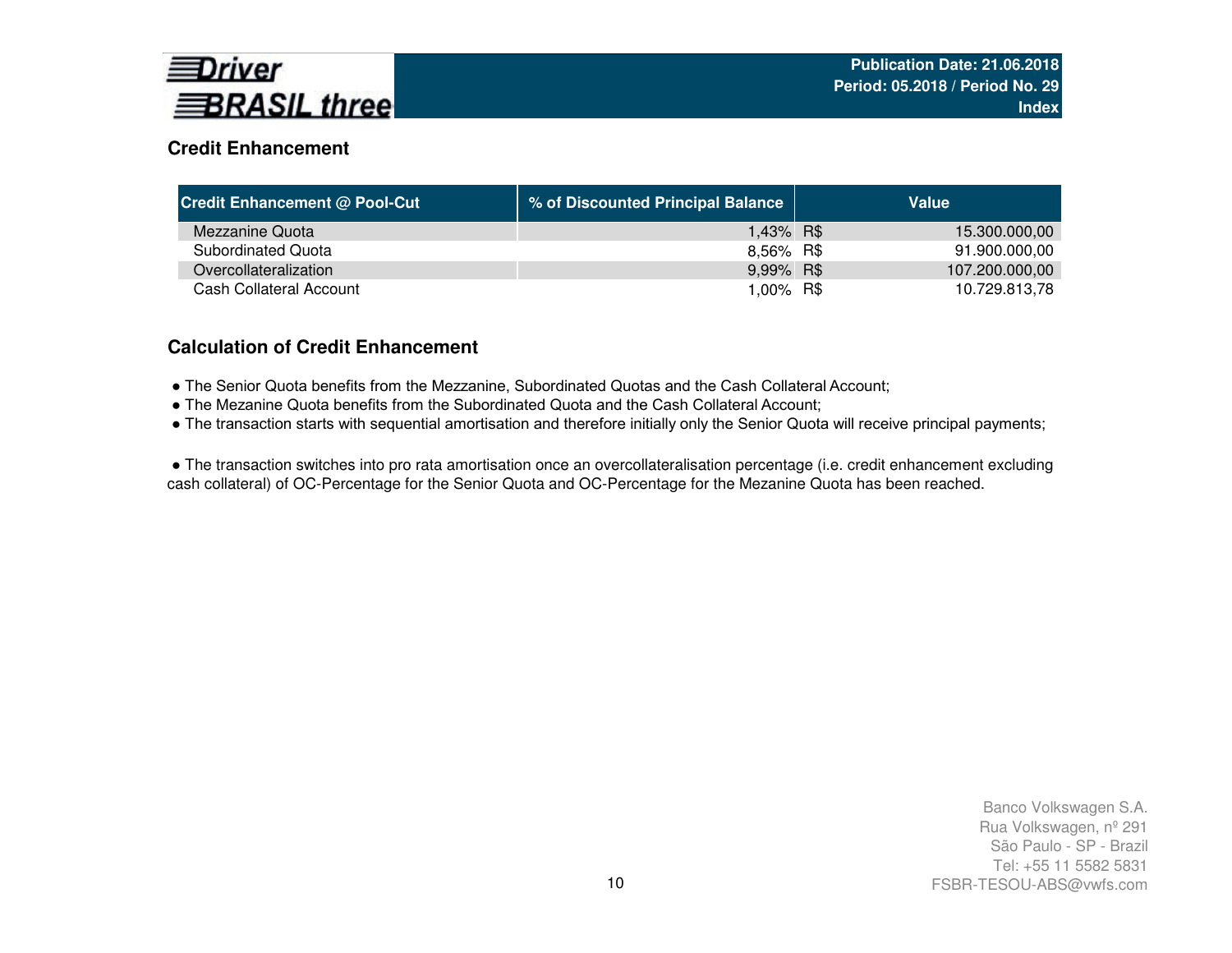

### **Swap Fixing / Waterfall**

6) Redemption Senior Quota7) Redemption Mezzanine Quota

5) Payment to Cash Collateral Account

**Remaining Balance from Current Period**

| <b>Amortising Interest Rate Swap</b>      |     | <b>Senior Quota</b>           | <b>Mezzanine Quota</b>        |
|-------------------------------------------|-----|-------------------------------|-------------------------------|
| <b>Initial Principal</b>                  | R\$ | 993.600.000,00                | R\$<br>15.300.000,00          |
| Underlying Principal for Reporting Period | R\$ | 20.803.900,00                 | R\$<br>1.707.000,00           |
| Paying Leg                                |     | Fix Interest Rate             | Fix Interest Rate             |
| Receiving Leg                             |     | <b>Floating Interest Rate</b> | <b>Floating Interest Rate</b> |
|                                           |     |                               |                               |
| <b>Waterfall</b>                          |     |                               |                               |
| <b>Available Distribution Amount</b>      | R\$ | 20.228.699,49                 |                               |
| 1) Fees                                   | R\$ | (54.404, 15)                  |                               |
| 2) Net Swap Payments                      | R\$ | (210.170, 82)                 |                               |
| 3) Interest Senior Quota                  | R\$ | (197.817,42)                  |                               |
| 4) Interest Mezzanine Quota               | R\$ | (12.856, 77)                  |                               |

 $R$$  (9.035.600,00)

R\$ (69,65)

**0,00**

Post Compution Mezzanine Quota<br>
8) Redemption Subordinated Quota<br>
8) Redemption Subordinated Quota 9) Remaining Amount Due to Rounding and the state of R\$ (69,65)

R\$ (12.856,77)<br>R\$ (10.717.780,68)

R\$ (10.717.780,68)<br>R\$ (9.035.600,00)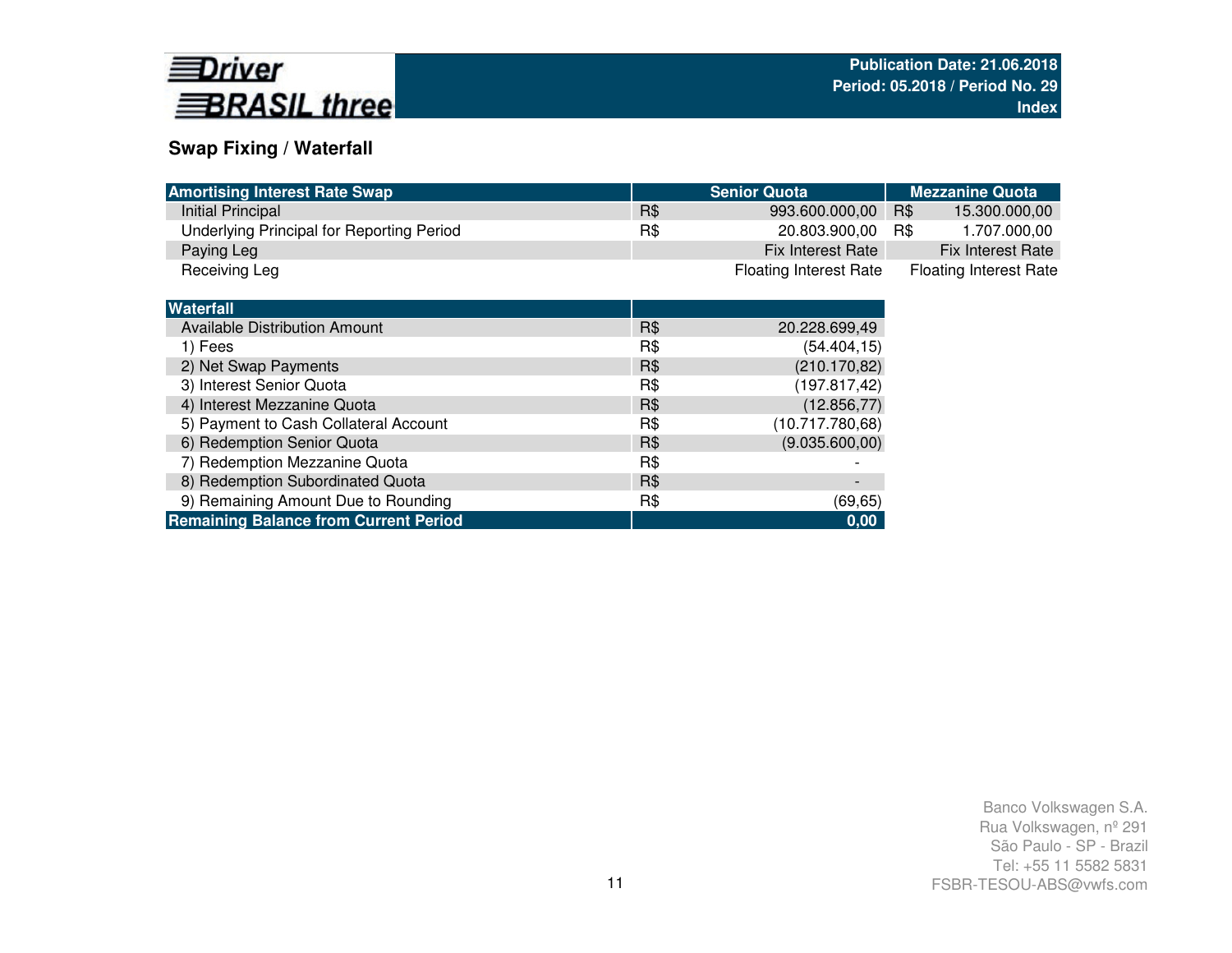

# **Amortisation Profile I\***

|                         | <b>Senior Quota</b>        | <b>Mezzanine Quota</b>     |
|-------------------------|----------------------------|----------------------------|
| <b>Reporting Period</b> | <b>Actual Note Balance</b> | <b>Actual Note Balance</b> |
| Poolcut                 | 993.600.000,00             | 15.300.000,00              |
| 12/2015                 | 993.600.000,00             | 15.300.000,00              |
| 01/2016                 | 993.600.000,00             | 15.300.000,00              |
| 02/2016                 | 858.500.000,00             | 15.300.000,00              |
| 03/2016                 | 800.752.000,00             | 15.300.000,00              |
| 04/2016                 | 738.752.000,00             | 15.300.000,00              |
| 05/2016                 | 684.752.000,00             | 15.300.000,00              |
| 06/2016                 | 635.667.000,00             | 15.300.000,00              |
| 07/2016                 | 577.667.000,00             | 15.300.000,00              |
| 08/2016                 | 527.667.000,00             | 15.300.000,00              |
| 09/2016                 | 480.667.000,00             | 15.300.000,00              |
| 10/2016                 | 436.745.000,00             | 15.300.000,00              |
| 11/2016                 | 401.245.000,00             | 15.150.000,00              |
| 12/2016                 | 362.245.000,00             | 14.150.000,00              |
| 01/2017                 | 326.245.000,00             | 12.150.000,00              |
| 02/2017                 | 293.245.000,00             | 11.150.000,00              |
| 03/2017                 | 270.775.000,00             | 11.150.000,00              |
| 04/2017                 | 232.275.000,00             | 9.150.000,00               |
| 05/2017                 | 206.775.000,00             | 8.150.000,00               |
| 06/2017                 | 181.275.000,00             | 6.890.000,00               |
| 07/2017                 | 158.500.000,00             | 6.290.000,00               |
| 08/2017                 | 134.900.000,00             | 5.657.000,00               |
| 09/2017                 | 113.900.000,00             | 4.857.000,00               |
| 10/2017                 | 97.900.000,00              | 3.857.000,00               |
| 11/2017                 | 83.400.000,00              | 3.607.000,00               |
| 12/2017                 | 68.174.000,00              | 3.607.000,00               |
| 01/2018                 | 55.135.000,00              | 3.607.000,00               |
| 02/2018                 | 47.135.000,00              | 2.107.000,00               |
| 03/2018                 | 38.635.000,00              | 1.707.000,00               |
| 04/2018                 | 29.839.500,00              | 1.707.000,00               |
| 05/2018                 | 20.803.900,00              | 1.707.000,00               |
| 06/2018                 | 5.240.341,10               | 1.707.000,00               |
| 07/2018                 |                            | 2.580.768,79               |
| 08/2018                 |                            |                            |

<sup>+</sup>Based on the following assumptions: CPR of 14,5%, Net Losses at 1,25%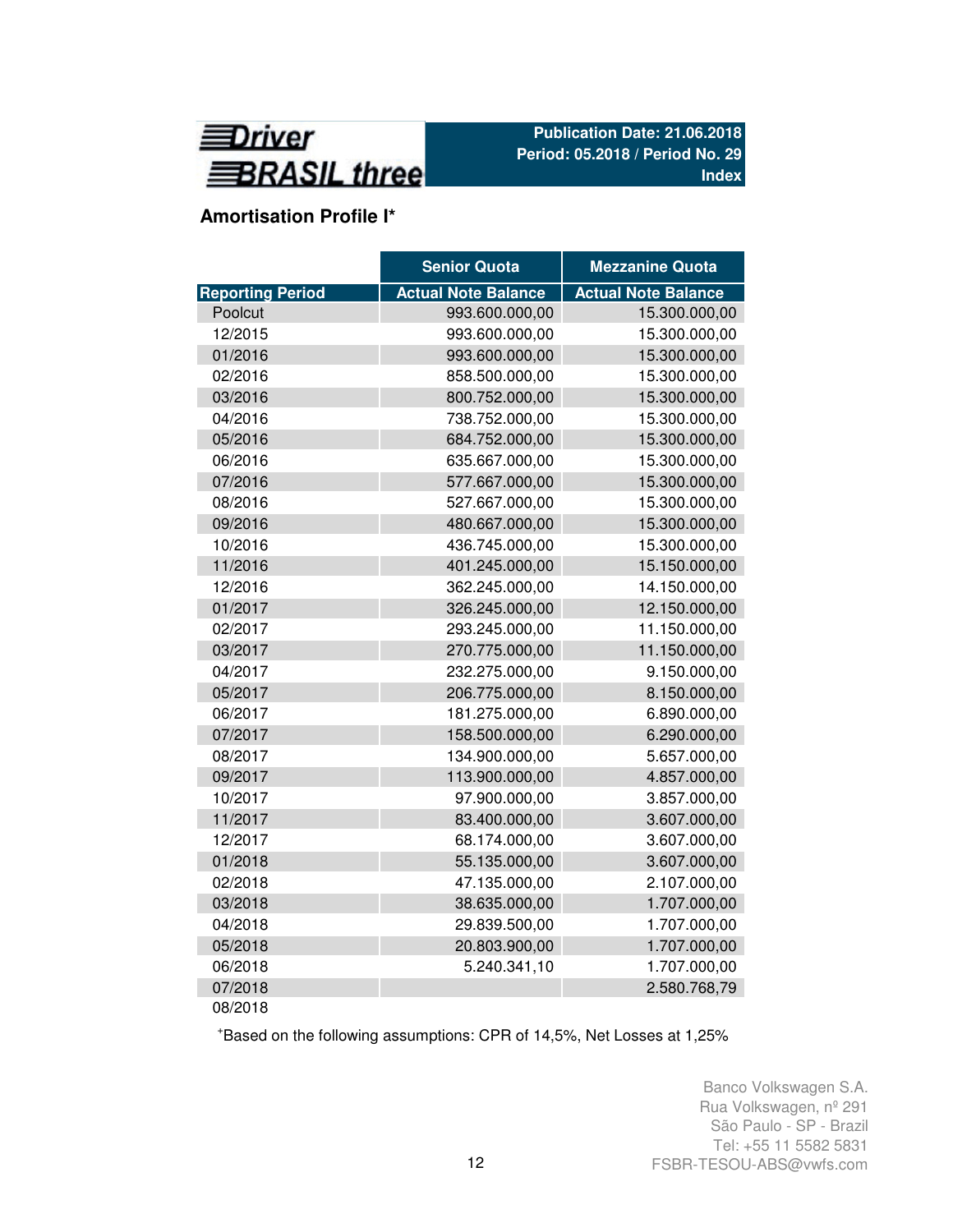

#### **Amortisation Profile II**

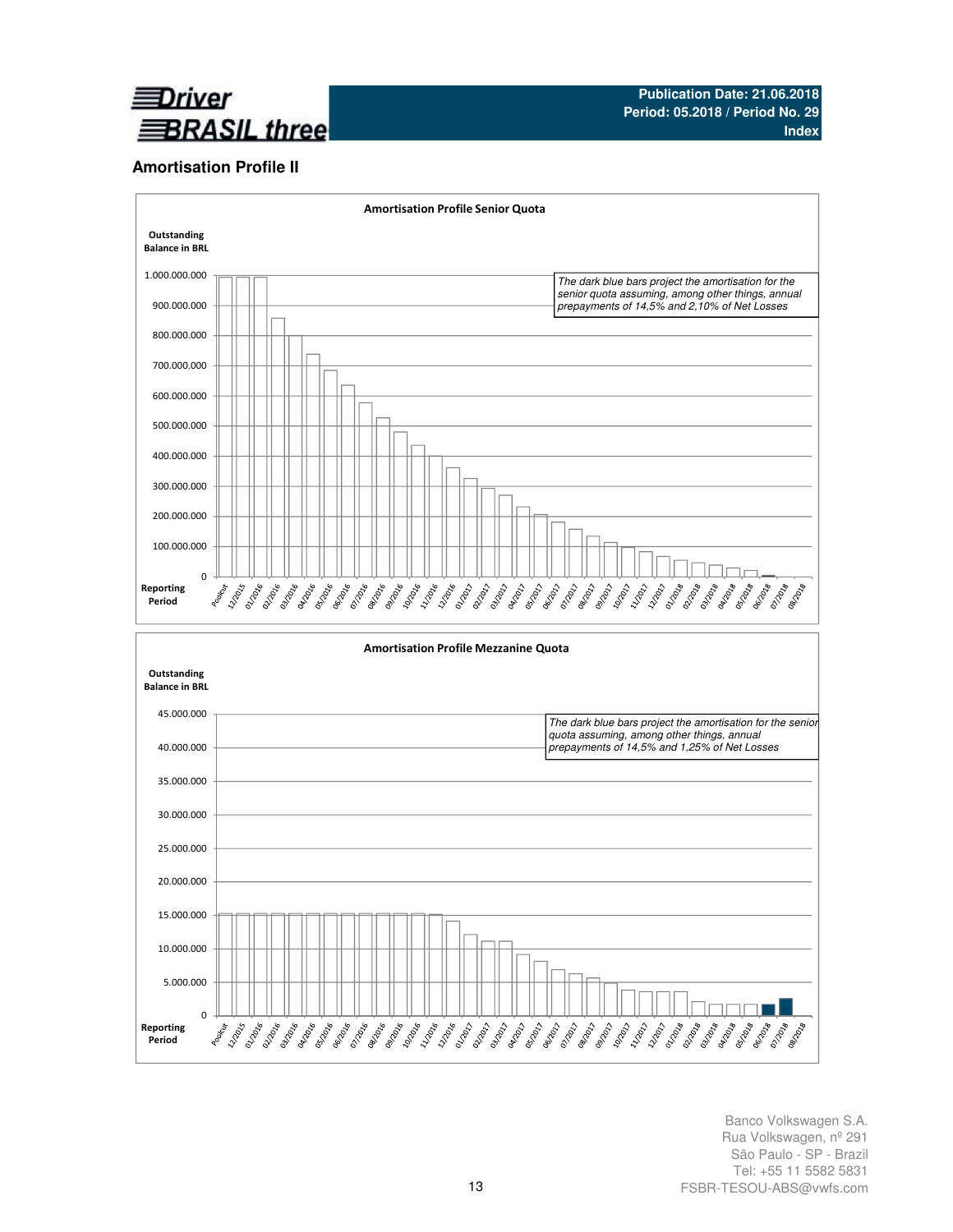

## **Run Out Schedule I**

| <b>Payment Date</b> | <b>Remaining Interest</b> |            |     | <b>Outstanding Discounted</b><br><b>Principal Balance</b> |     | <b>ABS Remaining</b><br><b>Nominal</b> |
|---------------------|---------------------------|------------|-----|-----------------------------------------------------------|-----|----------------------------------------|
| arrears             | R\$                       | 189.889,57 | R\$ | 2.417.074,97                                              | R\$ | 2.606.964,54                           |
| 06/2018             | R\$                       | 266.377,20 | R\$ | 5.208.189,04                                              | R\$ | 5.474.566,24                           |
| 07/2018             | R\$                       | 194.292,03 | R\$ | 4.563.363,61                                              | R\$ | 4.757.655,64                           |
| 08/2018             | R\$                       | 129.098,50 | R\$ | 3.565.905,99                                              | R\$ | 3.695.004,49                           |
| 09/2018             | R\$                       | 77.861,76  | R\$ | 2.578.365,22                                              | R\$ | 2.656.226,98                           |
| 10/2018             | R\$                       | 40.764,18  | R\$ | 1.599.300,36                                              | R\$ | 1.640.064,54                           |
| 11/2018             | R\$                       | 17.814,54  | R\$ | 995.609,40                                                | R\$ | 1.013.423,94                           |
| 12/2018             | R\$                       | 3.574,47   | R\$ | 251.488,30                                                | R\$ | 255.062,77                             |
| <b>Total</b>        | R\$                       | 919.672,25 | R\$ | 21.179.296,89                                             | R\$ | 22.098.969,14                          |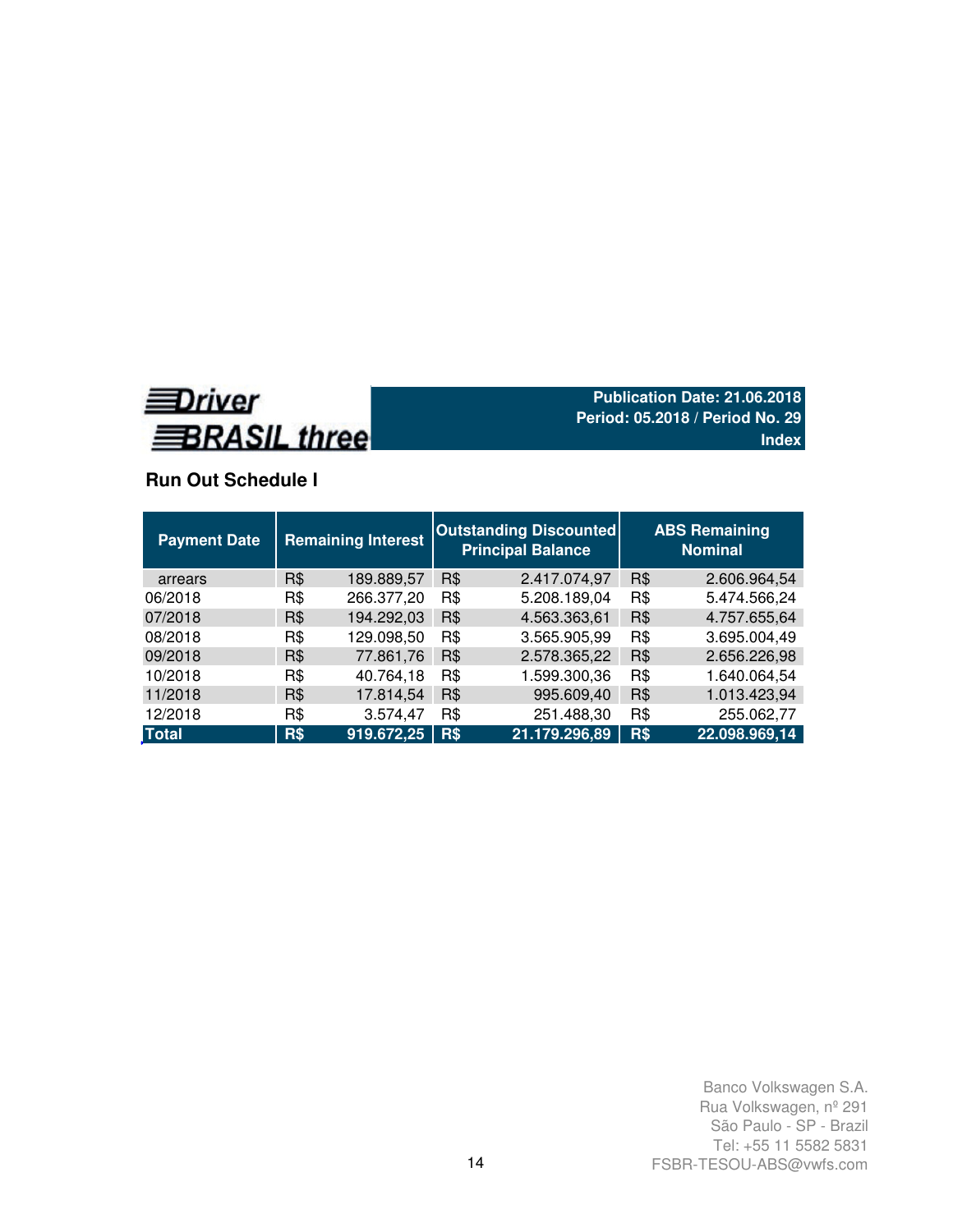

### **Run Out Schedule II**

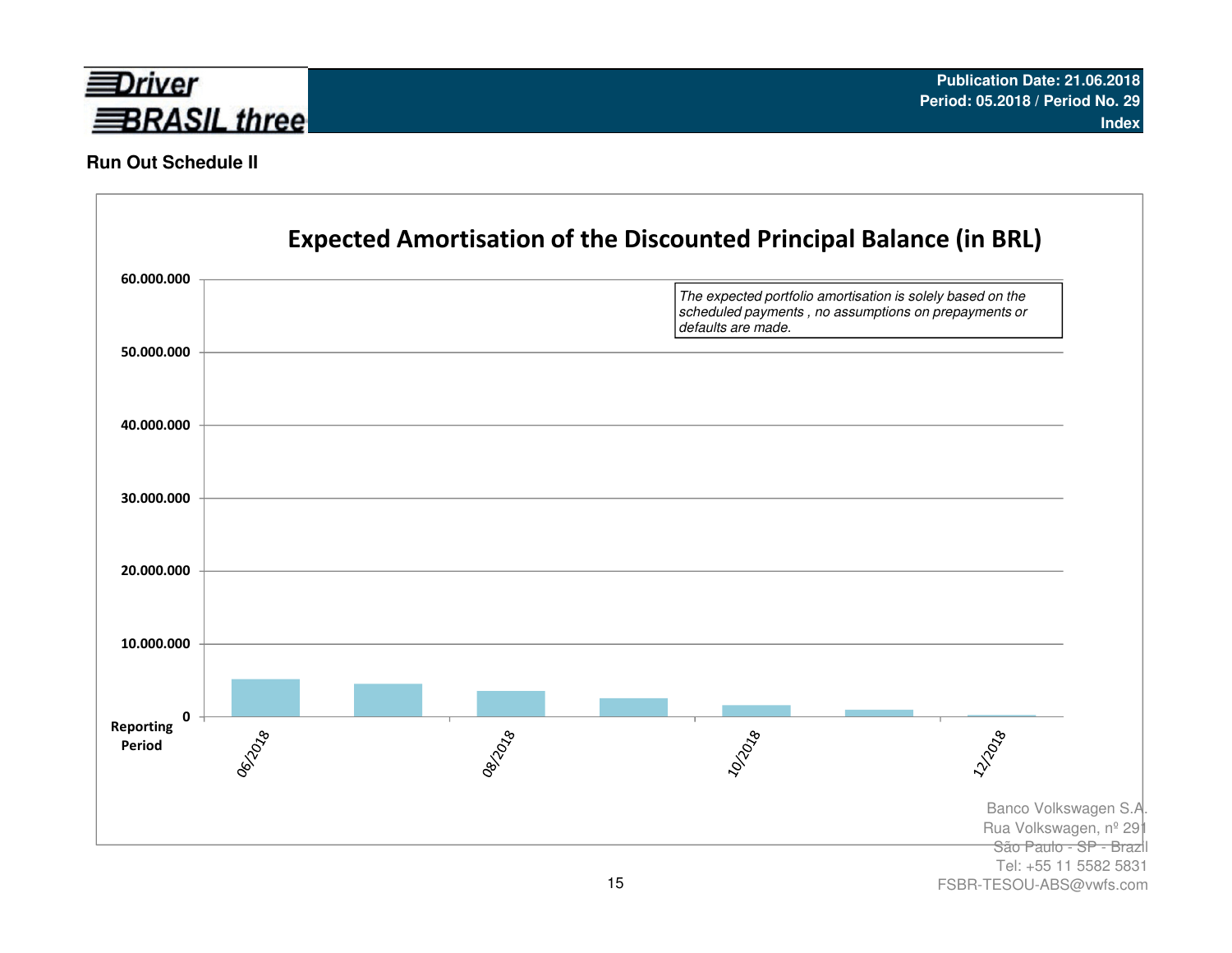### **BRASIL** three

**Publication Date: 21.06.2018 Period: 05.2018 / Period No. 29Index**

#### **Overview Outstanding Contracts**

| <b>Status</b>              | <b>Number of</b><br><b>Contracts</b> | <b>Outstanding Discounted</b><br><b>Principal Balance</b> |
|----------------------------|--------------------------------------|-----------------------------------------------------------|
| <b>Beginning of Period</b> | 9.179 R\$                            | 28.676.570.71                                             |
| End of Period              | 7.724 R\$                            | 21.179.296.89                                             |
| Total                      | 1.455 R\$                            | 7.497.273.82                                              |

| Walk b/w BOP and EOP    | <b>Number of</b><br><b>Contracts</b> |
|-------------------------|--------------------------------------|
| <b>Early Settlement</b> | 261                                  |
| Write-Off               | 27                                   |
| End of Term             | 1.167                                |
| Renegotiation           |                                      |
| Total                   | 1.455                                |

| Total Portfolio as of Beginning of Period |                  |     |                                                                        |                  |     |                                                           | <b>Type of Car</b>  |        |                          | <b>Customer Type</b> |                                                                                                              |               |                          |         |                  |  |                          |
|-------------------------------------------|------------------|-----|------------------------------------------------------------------------|------------------|-----|-----------------------------------------------------------|---------------------|--------|--------------------------|----------------------|--------------------------------------------------------------------------------------------------------------|---------------|--------------------------|---------|------------------|--|--------------------------|
|                                           |                  |     |                                                                        |                  |     | <b>New Vehicle</b>                                        | <b>Used Vehicle</b> |        |                          |                      | Retail                                                                                                       |               | Corporate                |         |                  |  |                          |
| <b>Contract Status Development</b>        | <b>Contracts</b> |     | Number of Outstanding Discounted Number of<br><b>Principal Balance</b> | <b>Contracts</b> |     | <b>Outstanding Discounted</b><br><b>Principal Balance</b> | <b>Contracts</b>    |        | <b>Principal Balance</b> | <b>Contracts</b>     | Number of   Outstanding Discounted   Number of   Outstanding Discounted   Number of   Outstanding Discounted |               | <b>Principal Balance</b> |         | <b>Contracts</b> |  | <b>Principal Balance</b> |
| Current                                   | 6.480 R\$        |     | 18.712.286.35                                                          | 5.457 R\$        |     | 16.271.335.54                                             | 1.023 R\$           |        | 2.440.950,81             | 6.147 R\$            |                                                                                                              | 17.465.959.47 | 333 R\$                  |         | 1.246.326.88     |  |                          |
| Early Settlement                          | 21.945 R\$       |     |                                                                        | 19.009 R\$       |     |                                                           | 2.936 R\$           |        |                          | 20.204 R\$           |                                                                                                              |               | 1.741                    | R\$     |                  |  |                          |
| Delinquent                                | 2.699 R\$        |     | 9.964.284.36                                                           | 2.176 R\$        |     | 8.323.415.87                                              | 523 R\$             |        | 1.640.868.49             | 2.505 R\$            |                                                                                                              | 8.983.971.99  | 194 R\$                  |         | 980.312.37       |  |                          |
| Write Off                                 | 397 R\$          |     |                                                                        | 317              |     |                                                           | 80                  |        |                          | 355                  |                                                                                                              |               | 42                       |         |                  |  |                          |
| End of Term                               | 45.663 R\$       |     |                                                                        | 41.612 R\$       |     | $\sim$                                                    | 4.051 R\$           |        | $\sim$                   | 40.079 R\$           |                                                                                                              | $\sim$        | 5.584 R\$                |         | $\sim$           |  |                          |
| Renegotiation                             | 251              | R\$ |                                                                        | 221              | R\$ |                                                           |                     | 30 R\$ |                          | 237                  |                                                                                                              |               | 14                       | R\$     |                  |  |                          |
| <b>Total</b>                              | $9.179$ RS       |     | 28.676.570.71                                                          | 7.633 R\$        |     | 24.594.751.41                                             | 1.546 R\$           |        | 4.081.819.30             | 8.652 R\$            |                                                                                                              | 26.449.931.46 |                          | 527 R\$ | 2.226.639,25     |  |                          |

| <b>Total Portfolio as of End of Period</b> |                               |                                                                                                              |               |            |     |                    | <b>Type of Car</b>       |         |                          | <b>Customer Type</b>                                                                                                                                         |        |               |           |                  |                          |  |
|--------------------------------------------|-------------------------------|--------------------------------------------------------------------------------------------------------------|---------------|------------|-----|--------------------|--------------------------|---------|--------------------------|--------------------------------------------------------------------------------------------------------------------------------------------------------------|--------|---------------|-----------|------------------|--------------------------|--|
|                                            |                               |                                                                                                              |               |            |     | <b>New Vehicle</b> | <b>Used Vehicle</b>      |         |                          |                                                                                                                                                              | Retail |               | Corporate |                  |                          |  |
| <b>Contract Status Development</b>         | Number of<br><b>Contracts</b> | Outstanding Discounted Number of<br><b>Principal Balance</b><br><b>Principal Balance</b><br><b>Contracts</b> |               |            |     | <b>Contracts</b>   | <b>Principal Balance</b> |         | <b>Contracts</b>         | Outstanding Discounted  Number of  Outstanding Discounted  Number of  Outstanding Discounted  Number of  Outstanding Discounted <br><b>Principal Balance</b> |        |               |           | <b>Contracts</b> | <b>Principal Balance</b> |  |
| Current                                    | 5.771 R\$                     |                                                                                                              | 14.611.480.37 | 4.883 R\$  |     | 12.771.398.17      |                          | 888 R\$ | 1.840.082.20             | 5.480                                                                                                                                                        | R\$    | 13.673.750.07 | 291 R\$   |                  | 937.730,30               |  |
| Early Settlement                           | 22.206 R\$                    |                                                                                                              |               | 19.226 R\$ |     |                    | 2.980 R\$                |         |                          | 20.454 R\$                                                                                                                                                   |        |               | 1.752 R\$ |                  |                          |  |
| Delinquent                                 | 1.953 R\$                     |                                                                                                              | 6.567.816.52  | 1.549 R\$  |     | 5.422.209.06       |                          | 404 R\$ | 1.145.607.46             | 1.814 R\$                                                                                                                                                    |        | 5.908.657.60  | 139 R\$   |                  | 659.158,92               |  |
| Write Off                                  |                               | 424 R\$                                                                                                      |               | 334        |     |                    | 90                       |         |                          | 378                                                                                                                                                          |        |               | 46        |                  |                          |  |
| End of Term                                | 46,830 R\$                    |                                                                                                              |               | 42.579 R\$ |     |                    | 4.251                    | R\$     | $\overline{\phantom{0}}$ | 41.164 R\$                                                                                                                                                   |        |               | 5.666 R\$ |                  |                          |  |
| Renegotiation                              |                               | 251 R\$                                                                                                      |               | 221        | R\$ |                    |                          | 30 R\$  |                          | 237                                                                                                                                                          | R\$    |               |           | 14 R\$           |                          |  |
| <b>Total</b>                               | 7.724 RS                      |                                                                                                              | 21.179.296.89 | 6.432 R\$  |     | 18.193.607.23      | 1.292 R\$                |         | 2.985.689.66             | 7.294 R\$                                                                                                                                                    |        | 19.582.407.67 | 430 R\$   |                  | 1.596.889,22             |  |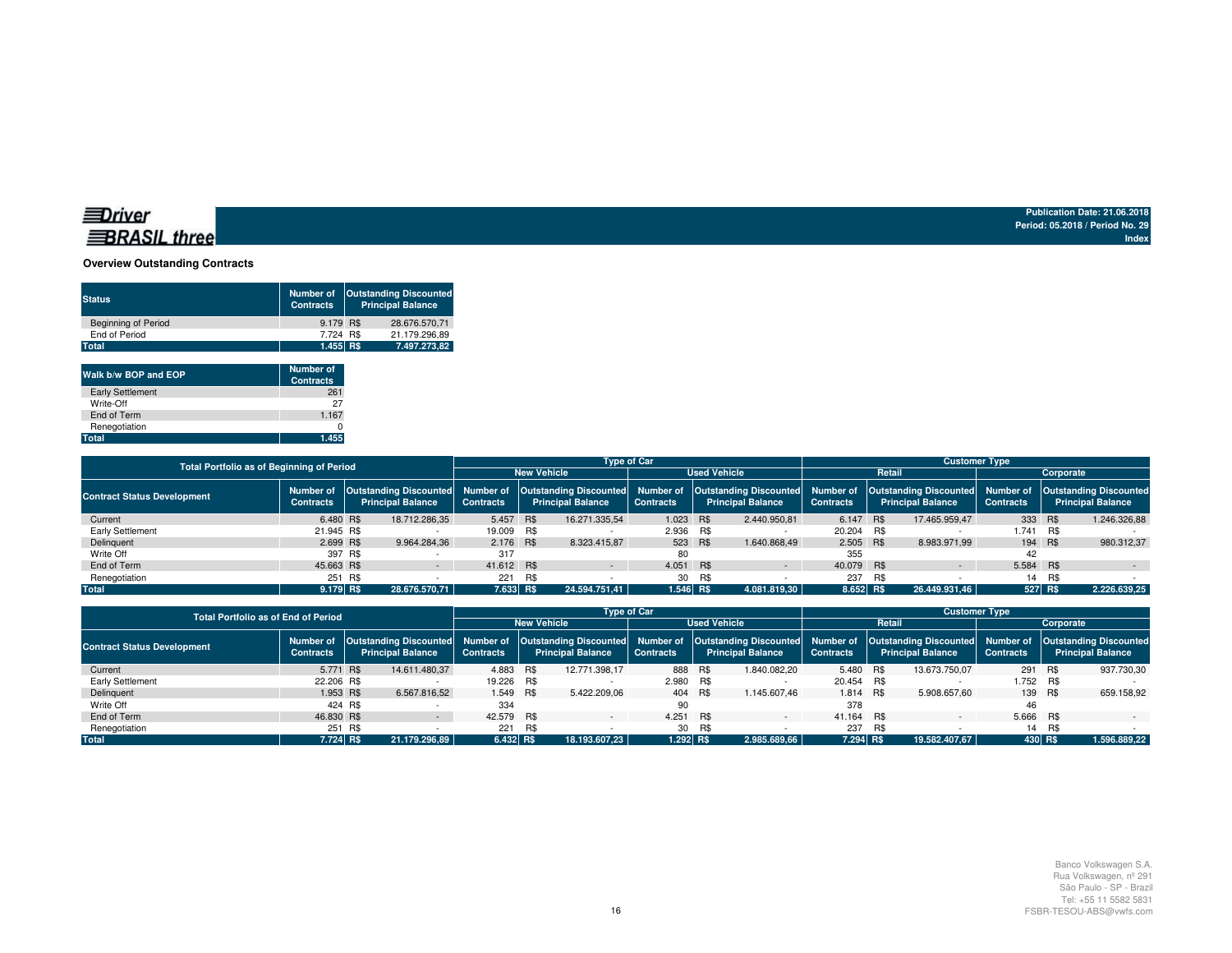| ≡Driver             |  |  |
|---------------------|--|--|
|                     |  |  |
|                     |  |  |
| <b>BRASIL three</b> |  |  |
|                     |  |  |

#### **Delinquencies**

| <b>Delinquent Contracts</b> |                               |                                   |            |                                                           |                                                                       |                              | <b>Type of Car</b> |                                                           |                              |        | <b>Customer Type</b>                        |                               |               |                                                    |                               |           |                                                    |
|-----------------------------|-------------------------------|-----------------------------------|------------|-----------------------------------------------------------|-----------------------------------------------------------------------|------------------------------|--------------------|-----------------------------------------------------------|------------------------------|--------|---------------------------------------------|-------------------------------|---------------|----------------------------------------------------|-------------------------------|-----------|----------------------------------------------------|
|                             |                               |                                   |            |                                                           |                                                                       |                              |                    | <b>New Vehicle</b>                                        | <b>Used Vehicle</b>          |        |                                             |                               | <b>Retail</b> |                                                    | Corporate                     |           |                                                    |
| <b>Delinquency Profile</b>  | Number of<br><b>Contracts</b> | Percentage of<br><b>Contracts</b> |            | <b>Outstanding Discounted</b><br><b>Principal Balance</b> | <b>Percentage of</b><br><b>Discounted</b><br><b>Principal Balance</b> | Number o<br><b>Contracts</b> |                    | <b>Outstanding Discounted</b><br><b>Principal Balance</b> | Number o<br><b>Contracts</b> |        | Outstanding Discounted<br>Principal Balance | Number of<br><b>Contracts</b> |               | Outstanding Discounted<br><b>Principal Balance</b> | Number of<br><b>Contracts</b> |           | <b>Outstanding Discounted</b><br>Principal Balance |
| from $1 - 14$ days          | 1.488                         | 76.35%                            | <b>R\$</b> | 1.126.894.71                                              | 46,73%                                                                | 1.203 R\$                    |                    | 944.518.95                                                | 285 R\$                      |        | 182,375.76                                  | 1.398                         | R\$           | 1.040.515.64                                       |                               | 90 R\$    | 86.379,07                                          |
| from $15 - 30$ days         |                               | 0.00%                             | R\$        |                                                           | $0.00\%$                                                              |                              |                    |                                                           |                              |        |                                             |                               |               |                                                    |                               |           |                                                    |
| from $31 - 60$ days         | 115                           | 5,90% R\$                         |            | 161.539.80                                                | 6,70%                                                                 |                              | 81 R\$             | 121.772.66                                                |                              | 34 R\$ | 39.767.14                                   |                               | 97 R\$        | 132.543.83                                         |                               | 18 R\$    | 28.995,97                                          |
| from $61 - 90$ days         | 66                            | 3,39% R\$                         |            | 123.207.65                                                | 5,11%                                                                 |                              | 49 R\$             | 96.016.16                                                 |                              | 17 R\$ | 27.191.49                                   |                               | 60 R\$        | 105.566.50                                         |                               | 6 R\$     | 17.641.15                                          |
| from 91 - 120 days          | 45                            | 2.31% R\$                         |            | 113.293.81                                                | 4,70%                                                                 |                              | 31 R\$             | 89.334.02                                                 |                              | 14 R\$ | 23.959.79                                   |                               | 37 R\$        | 73.938.99                                          |                               | 8 R\$     | 39.354,82                                          |
| from 121 - 150 days         | 28                            | 1.44% R\$                         |            | 81.083,18                                                 | 3,36%                                                                 |                              | 22 R\$             | 58.692,28                                                 |                              | 6 R\$  | 22.390,90                                   |                               | 26 R\$        | 74.104.68                                          |                               | 2 R\$     | 6.978,50                                           |
| from 151 - 180 days         | 23                            | 1.18% R\$                         |            | 66.018.20                                                 | 2.74%                                                                 |                              | 17 R\$             | 55.616.89                                                 |                              | 6 R\$  | 10.401.31                                   |                               | 23 R\$        | 66.018.20                                          |                               | $0$ R\$   | <b>CONTRACTOR</b>                                  |
| from 181 - 360 days         | 150                           | 7.70% R\$                         |            | 645.018,16                                                | 26,75%                                                                |                              | 113 R\$            | 511.049.54                                                |                              | 37 R\$ | 133.968,62                                  | 137 R\$                       |               | 559.087.76                                         |                               | 13 R\$    | 85.930,40                                          |
| from 361 - 720 days         | 34                            | 1,74% R\$                         |            | 94.469,32                                                 | 3,92%                                                                 |                              | 29 R\$             | 70.496.23                                                 |                              | 5 R\$  | 23.973.09                                   |                               | 32 R\$        | 88.694.84                                          |                               | 2 R\$     | 5.774,48                                           |
| <b>Total</b>                | 1.949                         | 100.00% R\$                       |            | 2.411.524.83                                              | 100,00%                                                               | $1.545$ R\$                  |                    | 1.947.496,73                                              | 404 R\$                      |        | 464.028.10                                  | $1.810$ R\$                   |               | 2.140.470.44                                       |                               | $139$ R\$ | 271.054,39                                         |

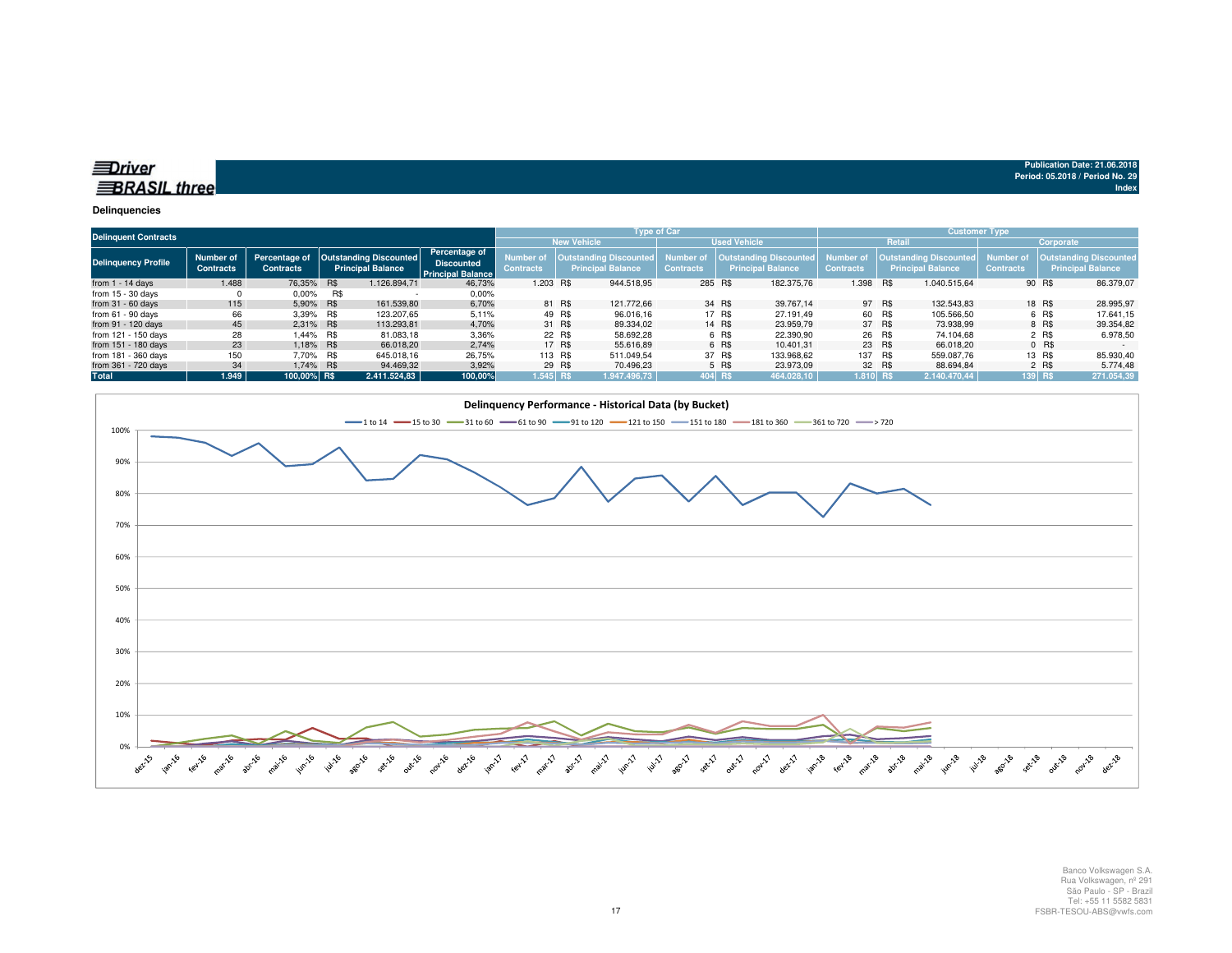

# **Recoveries**

| <b>Relevant Pool-Cut Data</b>      |                  |  |  |  |  |  |  |  |  |  |
|------------------------------------|------------------|--|--|--|--|--|--|--|--|--|
| Number of Contracts                | 59.260           |  |  |  |  |  |  |  |  |  |
| <b>Outstanding Nominal Balance</b> | 1.257.875.331.98 |  |  |  |  |  |  |  |  |  |

| $(+)$<br>Outstanding<br>Nominal Balance at  <br>Day of Write Off | $(-)$<br><b>Prior</b><br>Transactions/<br><b>Negotiations</b> | $(-)$<br><b>Recoveries</b> | $(-)$    | $(=\)$<br>Discounts for   Current Outstanding<br>   for Current Period   Current Period   Nominal Balance |
|------------------------------------------------------------------|---------------------------------------------------------------|----------------------------|----------|-----------------------------------------------------------------------------------------------------------|
| R\$                                                              | R\$                                                           | R\$                        | R\$<br>- | R\$                                                                                                       |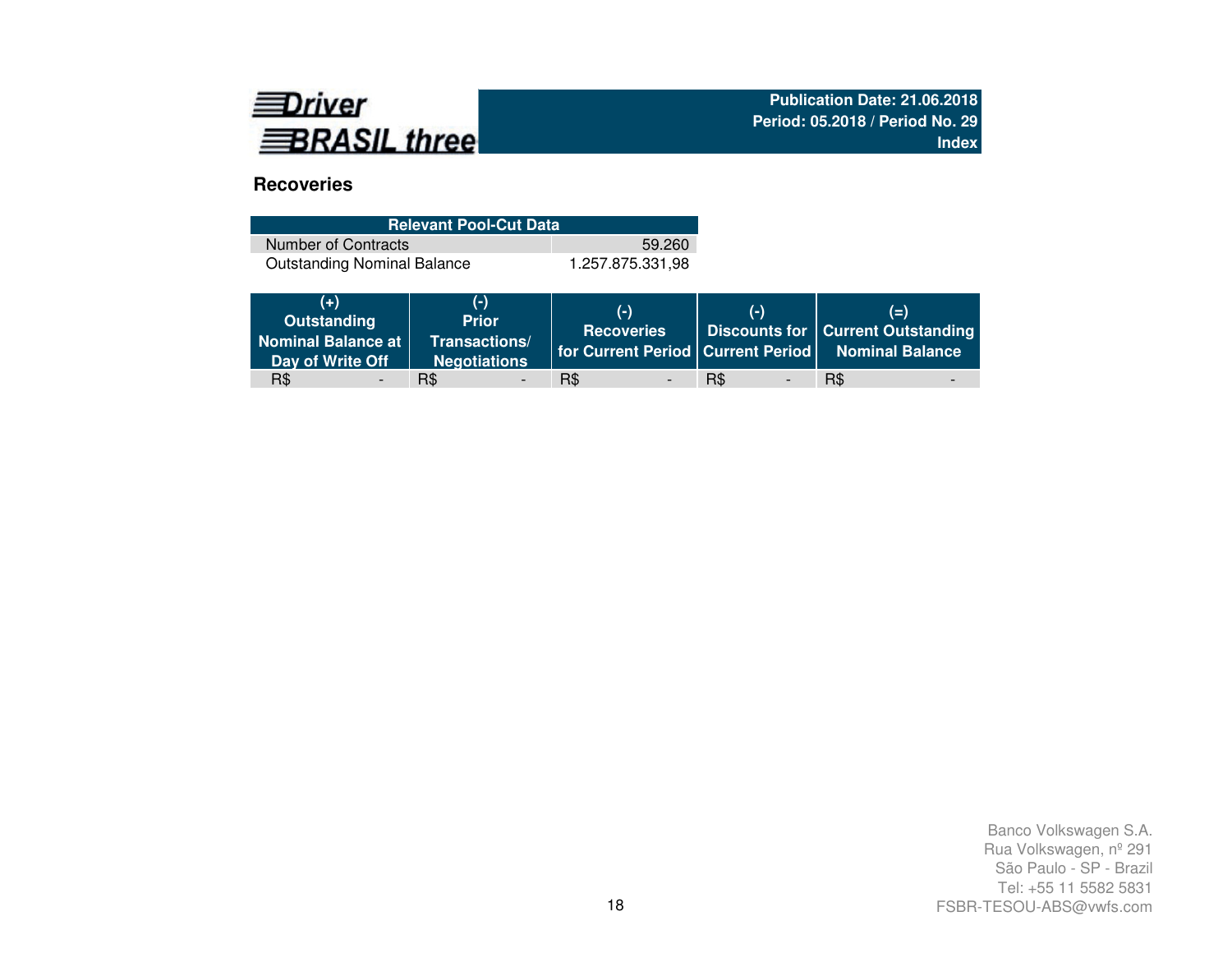**Pool Data I**

|                                                         |                               |                  | <b>Total Porfolio</b> |                                                                  |                                                                   |            |                                                                                                       |                    | <b>Tvpe of Car</b> |        |                          | <b>Customer Type</b> |         |                                                                  |                               |                                                           |  |  |
|---------------------------------------------------------|-------------------------------|------------------|-----------------------|------------------------------------------------------------------|-------------------------------------------------------------------|------------|-------------------------------------------------------------------------------------------------------|--------------------|--------------------|--------|--------------------------|----------------------|---------|------------------------------------------------------------------|-------------------------------|-----------------------------------------------------------|--|--|
|                                                         |                               |                  |                       |                                                                  |                                                                   |            |                                                                                                       | <b>New Vehicle</b> |                    |        | <b>Used Vehicle</b>      |                      | Retail  |                                                                  | Corporate                     |                                                           |  |  |
| <b>Distribution by</b><br><b>Contract Concentration</b> | Number of<br><b>Contracts</b> | <b>Contracts</b> |                       | Percentage of Outstanding Discounted<br><b>Principal Balance</b> | Percentage of<br><b>Discounted</b><br>Principal<br><b>Balance</b> | Contracts  | Number of   Outstanding Discounted   Number of   Outstanding Discounted  <br><b>Principal Balance</b> |                    | <b>Contracts</b>   |        | <b>Principal Balance</b> | <b>Contracts</b>     |         | Number of   Outstanding Discounted  <br><b>Principal Balance</b> | Number of<br><b>Contracts</b> | <b>Outstanding Discounted</b><br><b>Principal Balance</b> |  |  |
|                                                         | 7.430                         | 96.19% R\$       |                       | 20.270.442.65                                                    | 95.71%                                                            | 6.159 R\$  |                                                                                                       | 17.346.477.75      | 1.271 R\$          |        | 2.923.964.90             | 7.121 R\$            |         | 19.088.324,77                                                    | 309                           | 1.182.118                                                 |  |  |
| $2 - 3$                                                 | 275                           | 3.56% R\$        |                       | 823.476,57                                                       | 3,89%                                                             | 254 R\$    |                                                                                                       | 761.751.81         |                    | 21 R\$ | 61.724.76                | 173 R\$              |         | 494.082,90                                                       | 102                           | 329.394                                                   |  |  |
| $4 - 5$                                                 | 12                            | $0.16\%$ R\$     |                       | 61.206,02                                                        | 0,29%                                                             |            | 12 R\$                                                                                                | 61.206.02          |                    | 0 R\$  |                          |                      | 0 R\$   |                                                                  |                               | 61.206                                                    |  |  |
| $6 - 10$                                                |                               | $0.08\%$ R\$     |                       | 19.362.47                                                        | 0,09%                                                             |            | 6 R\$                                                                                                 | 19.362.47          |                    | 0 R\$  |                          |                      | $0$ R\$ |                                                                  |                               | 19.362                                                    |  |  |
| >10                                                     |                               | $0.01\%$ R\$     |                       | 4.809,18                                                         | 0.02%                                                             |            | <b>R\$</b>                                                                                            | 4.809.18           |                    | 0 R\$  |                          |                      | $0$ R\$ |                                                                  |                               | 4.809                                                     |  |  |
| <b>Total</b>                                            | 7.724                         | 100.00% R\$      |                       | 21.179.296.89                                                    | 100,00%                                                           | $6.432$ RS |                                                                                                       | 18.193.607.23      | $1.292$ RS         |        | 2.985.689.66             | 7.294 RS             |         | 19.582.407.67                                                    |                               | 430 RS<br>1.596.889,22                                    |  |  |

|                                             |                           |                  | <b>Total Porfolio</b>                                            |                                                                   | Type of Car                          |            |                                                           |                                      |         |                                                           |                                      | Customer Type |                                                           |                                      |            |                                                           |  |
|---------------------------------------------|---------------------------|------------------|------------------------------------------------------------------|-------------------------------------------------------------------|--------------------------------------|------------|-----------------------------------------------------------|--------------------------------------|---------|-----------------------------------------------------------|--------------------------------------|---------------|-----------------------------------------------------------|--------------------------------------|------------|-----------------------------------------------------------|--|
|                                             |                           |                  |                                                                  |                                                                   |                                      |            | <b>New Vehicle</b>                                        |                                      |         | <b>Used Vehicle</b>                                       |                                      |               | Retail                                                    |                                      | Corporate  |                                                           |  |
| <b>Distribution by largest</b><br>customers | Contract<br>Concentration | <b>Contracts</b> | Percentage of Outstanding Discounted<br><b>Principal Balance</b> | Percentage of<br><b>Discounted</b><br>Principal<br><b>Balance</b> | <b>Number</b> of<br><b>Contracts</b> |            | <b>Outstanding Discounted</b><br><b>Principal Balance</b> | <b>Number of</b><br><b>Contracts</b> |         | <b>Outstanding Discounted</b><br><b>Principal Balance</b> | <b>Number of</b><br><b>Contracts</b> |               | <b>Outstanding Discounted</b><br><b>Principal Balance</b> | <b>Number of</b><br><b>Contracts</b> |            | <b>Outstanding Discounted</b><br><b>Principal Balance</b> |  |
|                                             |                           | 0.01% R\$        | 30.439,71                                                        | 0,14%                                                             |                                      | <b>R\$</b> | 30.439,71                                                 |                                      | $0$ R\$ | $\sim$                                                    |                                      | R\$           | 30.439,71                                                 |                                      | $0$ R\$    |                                                           |  |
|                                             |                           | 0,01% R\$        | 28.111,87                                                        | 0,13%                                                             |                                      | R\$        | 28.111,87                                                 |                                      | $0$ R\$ |                                                           |                                      | $0$ R\$       |                                                           |                                      | R\$        | 28.111,87                                                 |  |
|                                             |                           | 0.01% R\$        | 21.856,17                                                        | 0,10%                                                             |                                      | <b>R\$</b> | 21.856,17                                                 |                                      | 0 R\$   | $\sim$                                                    |                                      | $0$ R\$       | $\sim$                                                    |                                      | <b>R\$</b> | 21.856,17                                                 |  |
|                                             |                           | 0.01% R\$        | 20.266,33                                                        | 0,10%                                                             |                                      | <b>R\$</b> | 20.266,33                                                 |                                      | 0 R\$   | $\sim$                                                    |                                      | R\$           | 20.266,33                                                 |                                      | $0$ R\$    |                                                           |  |
|                                             |                           | $0.01\%$ R\$     | 17.146,61                                                        | 0,08%                                                             |                                      | 1 R\$      | 17.146,61                                                 |                                      | 0 R\$   | $\sim$                                                    |                                      | R\$           | 17.146,61                                                 |                                      | $0$ R\$    |                                                           |  |
|                                             |                           | $0.01\%$ R\$     | 16.894,75                                                        | 0,08%                                                             |                                      | <b>R\$</b> | 16.894,75                                                 |                                      | $0$ R\$ |                                                           |                                      | $0$ R\$       |                                                           |                                      | R\$        | 16.894,75                                                 |  |
|                                             |                           | 0.01% R\$        | 16.587,83                                                        | 0,08%                                                             |                                      | 0 R\$      | $\sim$                                                    |                                      | 1 R\$   | 16.587,83                                                 |                                      | R\$           | 16.587,83                                                 |                                      | 0 R\$      |                                                           |  |
|                                             |                           | 0.01% R\$        | 16.275,23                                                        | 0,08%                                                             |                                      | R\$        | 16.275,23                                                 |                                      | 0 R\$   |                                                           |                                      | R\$           | 16.275,23                                                 |                                      | $0$ R\$    |                                                           |  |
| 9                                           |                           | 0.01% R\$        | 16.128,72                                                        | 0,08%                                                             |                                      | <b>R\$</b> | 16.128,72                                                 |                                      | 0 R\$   | $\sim$                                                    |                                      | R\$           | 16.128,72                                                 |                                      | $0$ R\$    |                                                           |  |
|                                             |                           | 0.01% R\$        | 15.306,68                                                        | 0,07%                                                             |                                      | <b>R\$</b> | 15.306,68                                                 |                                      | 0 R\$   |                                                           |                                      | R\$           | 15.306,68                                                 |                                      | 0 R\$      |                                                           |  |
| 11                                          |                           | 0.01% R\$        | 14.993,55                                                        | 0,07%                                                             |                                      | <b>R\$</b> | 14.993,55                                                 |                                      | 0 R\$   | $\sim$                                                    |                                      | R\$           | 14.993,55                                                 |                                      | 0 R\$      | $\sim$                                                    |  |
| 12                                          |                           | 0.01% R\$        | 14.824,42                                                        | 0,07%                                                             |                                      | R\$        | 14.824,42                                                 |                                      | 0 R\$   |                                                           |                                      | R\$           | 14.824,42                                                 |                                      | $0$ R\$    |                                                           |  |
| 13                                          |                           | 0.01% R\$        | 14.619,49                                                        | 0,07%                                                             |                                      | <b>R\$</b> | 14.619,49                                                 |                                      | 0 R\$   | $\sim$                                                    |                                      | R\$           | 14.619,49                                                 |                                      | 0 R\$      | $\sim$                                                    |  |
| 14                                          |                           | $0.01\%$ R\$     | 14.563,73                                                        | 0,07%                                                             |                                      | <b>R\$</b> | 14.563,73                                                 |                                      | 0 R\$   |                                                           |                                      | R\$           | 14.563,73                                                 |                                      | 0 R\$      |                                                           |  |
| 15                                          |                           | 0.01% R\$        | 14.541,55                                                        | 0,07%                                                             |                                      | <b>R\$</b> | 14.541,55                                                 |                                      | 0 R\$   | $\sim$                                                    |                                      | R\$           | 14.541.55                                                 |                                      | $0$ R\$    |                                                           |  |
| 16                                          |                           | $0.01\%$ R\$     | 14.160,15                                                        | 0,07%                                                             |                                      | R\$        | 14.160,15                                                 |                                      | $0$ R\$ |                                                           |                                      | R\$           | 14.160,15                                                 |                                      | $0$ R\$    |                                                           |  |
| 17                                          |                           | 0.01% R\$        | 13.797,28                                                        | 0,07%                                                             |                                      | <b>R\$</b> | 13.797,28                                                 |                                      | 0 R\$   | $\sim$                                                    |                                      | $0$ R\$       | $\sim$                                                    |                                      | <b>R\$</b> | 13.797,28                                                 |  |
| 18                                          |                           | 0.01% R\$        | 13.218,38                                                        | 0,06%                                                             |                                      | 1 R\$      | 13.218,38                                                 |                                      | 0 R\$   | $\overline{\phantom{a}}$                                  |                                      | R\$           | 13.218,38                                                 |                                      | $0$ R\$    |                                                           |  |
| 19                                          |                           | $0.01\%$ R\$     | 13.113,00                                                        | 0,06%                                                             |                                      | 1 R\$      | 13.113,00                                                 |                                      | 0 R\$   | $\sim$                                                    |                                      | R\$           | 13.113,00                                                 |                                      | $0$ R\$    |                                                           |  |
| 20                                          |                           | 0.01% R\$        | 12.882,76                                                        | 0,06%                                                             |                                      | R\$        | 12.882,76                                                 |                                      | $0$ R\$ |                                                           |                                      | R\$           | 12.882,76                                                 |                                      | 0 R\$      |                                                           |  |
| <b>Total 1 - 20</b>                         | 20 <sup>1</sup>           | 0,26% R\$        | 339.728,21                                                       | 1,60%                                                             |                                      | 19 R\$     | 323.140,38                                                |                                      | $1$ RS  | 16.587,83                                                 |                                      | 16 R\$        | 259.068,14                                                |                                      | $4$ RS     | 80.660,07                                                 |  |

**Total 7.724 100,00% R\$ 21.179.296,89 100,00%**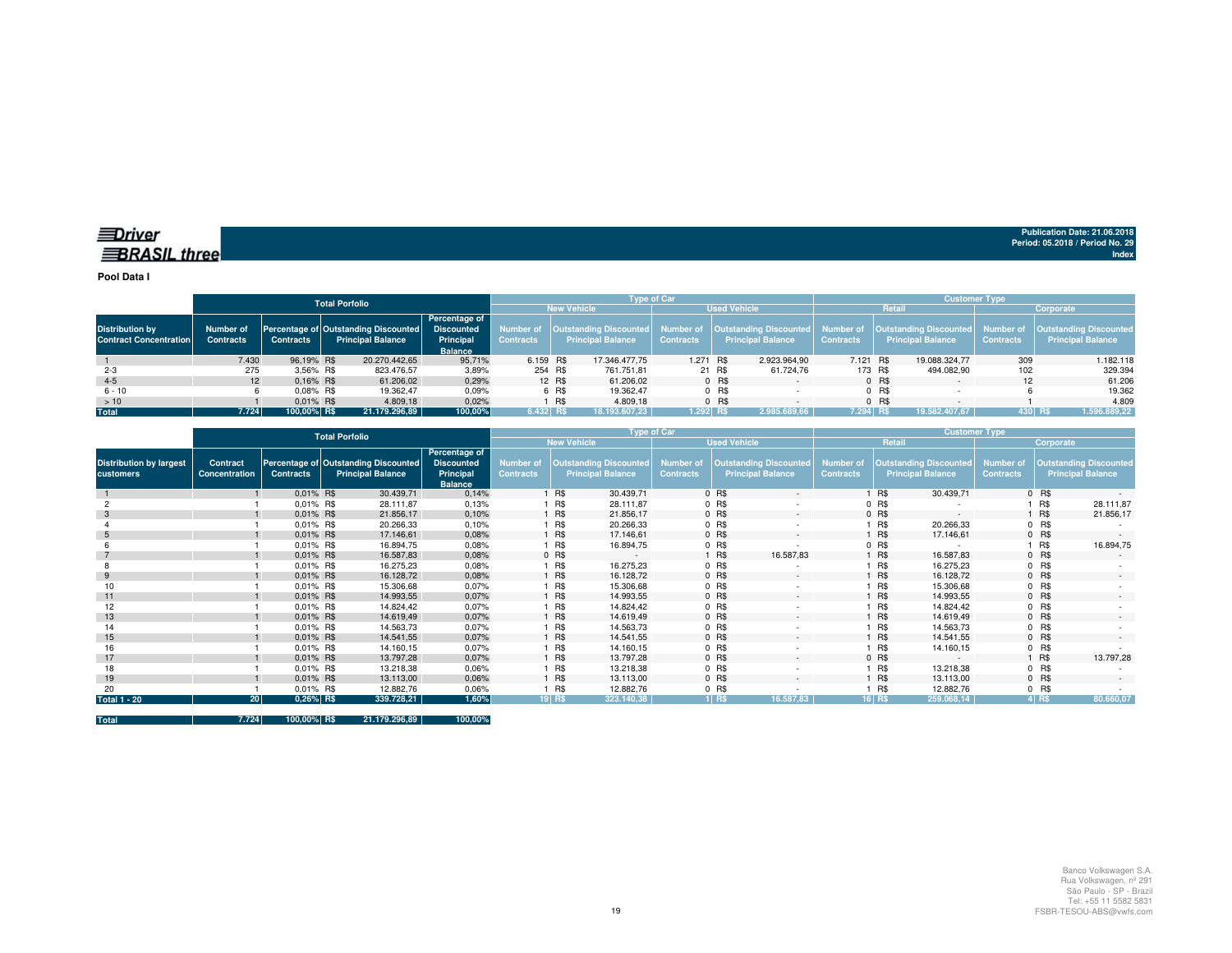#### **Pool Data II**

|                                                                                    |                               |                  | <b>Total Porfolio</b>                                           |                                                                   |                                      |                    | <b>Type of Car</b>                                 |                  |         |                                                                            | <b>Customer Type</b> |        |                                                                     |                  |           |                                                           |  |
|------------------------------------------------------------------------------------|-------------------------------|------------------|-----------------------------------------------------------------|-------------------------------------------------------------------|--------------------------------------|--------------------|----------------------------------------------------|------------------|---------|----------------------------------------------------------------------------|----------------------|--------|---------------------------------------------------------------------|------------------|-----------|-----------------------------------------------------------|--|
|                                                                                    |                               |                  |                                                                 |                                                                   |                                      | <b>New Vehicle</b> |                                                    |                  |         | <b>Used Vehicle</b>                                                        |                      | Retail |                                                                     |                  | Corporate |                                                           |  |
| <b>Distribution by</b><br><b>Outstanding Disounted</b><br><b>Principal Balance</b> | Number of<br><b>Contracts</b> | <b>Contracts</b> | Percentage of Oustanding Discounted<br><b>Principal Balance</b> | Percentage of<br><b>Discounted</b><br>Principal<br><b>Balance</b> | <b>Number of</b><br><b>Contracts</b> |                    | Outstanding Discounted<br><b>Principal Balance</b> | <b>Contracts</b> |         | Number of   Outstanding Discounted   Number of<br><b>Principal Balance</b> | <b>Contracts</b>     |        | <b>Outstanding Discounted</b> Number of<br><b>Principal Balance</b> | <b>Contracts</b> |           | <b>Outstanding Discounted</b><br><b>Principal Balance</b> |  |
| $\le$ = 5000.00                                                                    | 6.973                         | 90.28% R\$       | 16.028.253.00                                                   | 75.68%                                                            | 5.758 R\$                            |                    | 13.559.808.61                                      | 1.215 R\$        |         | 2.468.444.39                                                               | 6.638 R\$            |        | 15.117.588.99                                                       | 335 R\$          |           | 910.664.01                                                |  |
| 5000.01 < 10000.00                                                                 | 693                           | 8.97% R\$        | 4.389.831.57                                                    | 20,73%                                                            | 623 R\$                              |                    | 3.957.026.31                                       |                  | 70 R\$  | 432.805.26                                                                 | 607 R\$              |        | 3.841.301.42                                                        |                  | 86 R\$    | 548.530,15                                                |  |
| 10000.01 < 15000.00                                                                | 48                            | 0.62% R\$        | 562.198.42                                                      | 2.65%                                                             |                                      | 42 R\$             | 494.346.24                                         |                  | 6 R\$   | 67.852.18                                                                  |                      | 42 R\$ | 491.366.15                                                          |                  | 6 R\$     | 70.832,27                                                 |  |
| 15000.01 < 20000.00                                                                |                               | 0.08% R\$        | 98.339.82                                                       | 0.46%                                                             |                                      | 5 R\$              | 81.751.99                                          |                  | R\$     | 16.587.83                                                                  |                      | 5 R\$  | 81.445.07                                                           |                  | R\$       | 16.894.75                                                 |  |
| 20000.01 < 25000.00                                                                | $\overline{2}$                | $0.03\%$ R\$     | 42.122.50                                                       | 0.20%                                                             |                                      | 2 R\$              | 42.122.50                                          |                  | $0$ R\$ | $\sim$                                                                     |                      | R\$    | 20.266.33                                                           |                  | R\$       | 21.856.17                                                 |  |
| 25000.01 < 30000.00                                                                |                               | 0.01% R\$        | 28.111.87                                                       | 0.13%                                                             |                                      | R\$                | 28.111.87                                          |                  | $0$ R\$ |                                                                            |                      | R\$    |                                                                     |                  | R\$       | 28.111.87                                                 |  |
| 30000.01 < 40000.00                                                                |                               | $0.01\%$ R\$     | 30.439.71                                                       | 0.14%                                                             |                                      | R\$                | 30.439.71                                          |                  | 0 R\$   | $\overline{\phantom{a}}$                                                   |                      | R\$    | 30.439,71                                                           | ٠.               | R\$       | $\sim$                                                    |  |
| 40000.01 < 50000.00                                                                |                               | $0.00\%$ R\$     |                                                                 | 0,00%                                                             |                                      |                    |                                                    |                  |         |                                                                            |                      |        |                                                                     |                  |           |                                                           |  |
| 50000.01 < 60000.00                                                                |                               | $0.00\%$ R\$     |                                                                 | 0.00%                                                             |                                      |                    |                                                    |                  |         |                                                                            |                      |        |                                                                     |                  |           |                                                           |  |
| <b>Total</b>                                                                       | 7.724                         | 100,00% R\$      | 21.179.296.89                                                   | 100,00%                                                           | 6.432 RS                             |                    | 18.193.607.23                                      | $1.292$ RS       |         | 2.985.689.66                                                               | 7.294 RS             |        | 19.582.407.67                                                       | 430 RS           |           | 1.596.889.22                                              |  |

| <b>Statistics</b>                                |     |           |
|--------------------------------------------------|-----|-----------|
| Minimum Outstanding Discounted Principal Balance | R\$ | 0.01      |
| Maximum Outstanding Discounted Principal Balance | R\$ | 30.439.71 |
| Average Outstanding Discounted Principal Balance | R\$ | 2.742.01  |

|                                                                                  |                               |                  | <b>Total Porfolio</b>                                           |                                                                   |                                      |                    | <b>Type of Car</b>                                 |                               |         |                                                    | <b>Customer Type</b>          |        |                                                           |                                      |           |                                                           |  |
|----------------------------------------------------------------------------------|-------------------------------|------------------|-----------------------------------------------------------------|-------------------------------------------------------------------|--------------------------------------|--------------------|----------------------------------------------------|-------------------------------|---------|----------------------------------------------------|-------------------------------|--------|-----------------------------------------------------------|--------------------------------------|-----------|-----------------------------------------------------------|--|
|                                                                                  |                               |                  |                                                                 |                                                                   |                                      | <b>New Vehicle</b> |                                                    |                               |         | <b>Used Vehicle</b>                                |                               |        | Retail                                                    |                                      | Corporate |                                                           |  |
| <b>Distribution by Original</b><br><b>Discounted Principal</b><br><b>Balance</b> | Number of<br><b>Contracts</b> | <b>Contracts</b> | Percentage of Oustanding Discounted<br><b>Principal Balance</b> | Percentage of<br><b>Discounted</b><br>Principal<br><b>Balance</b> | <b>Number of</b><br><b>Contracts</b> |                    | Outstanding Discounted<br><b>Principal Balance</b> | Number of<br><b>Contracts</b> |         | Outstanding Discounted<br><b>Principal Balance</b> | Number of<br><b>Contracts</b> |        | <b>Outstanding Discounted</b><br><b>Principal Balance</b> | <b>Number of</b><br><b>Contracts</b> |           | <b>Outstanding Discounted</b><br><b>Principal Balance</b> |  |
| $\leq$ 5000.00                                                                   |                               | $0.04\%$ R\$     | 1.372,42                                                        | 0.01%                                                             |                                      | R\$                | 257.84                                             |                               | 2 R\$   | 1.114.58                                           |                               | 3 R\$  | 1.372.42                                                  |                                      | 0 R\$     |                                                           |  |
| 5000.01 < 10000.00                                                               | 135                           | 1.75% R\$        | 112.528.25                                                      | 0,53%                                                             |                                      | 63 R\$             | 45.323.97                                          |                               | 72 R\$  | 67.204.28                                          | 134 R\$                       |        | 111.548.74                                                |                                      | R\$       | 979,51                                                    |  |
| 10000.01 < 15000.00                                                              | 670                           | 8.67% R\$        | 893.120.99                                                      | 4.22%                                                             | 392 R\$                              |                    | 475.204.43                                         | 278 R\$                       |         | 417.916.56                                         | 661 R\$                       |        | 880.371.04                                                |                                      | 9 R\$     | 12.749.95                                                 |  |
| 15000.01 < 20000.00                                                              | 1.710                         | 22.14% R\$       | 3.015.238.21                                                    | 14.24%                                                            | 1.281 R\$                            |                    | 2.127.814.50                                       | 429 R\$                       |         | 887.423.71                                         | 1.667 R\$                     |        | 2.923.257.75                                              |                                      | 43 R\$    | 91.980,46                                                 |  |
| 20000.01 < 25000.00                                                              | 1.970                         | 25.50% R\$       | 4.928.716.25                                                    | 23.27%                                                            | 1.687 R\$                            |                    | 4.168.809.92                                       | 283 R\$                       |         | 759.906.33                                         | 1.887 R\$                     |        | 4.705.870.37                                              |                                      | 83 R\$    | 222.845.88                                                |  |
| 25000.01 < 30000.00                                                              | 1.559                         | 20.18% R\$       | 4.790.325.81                                                    | 22,62%                                                            | 1.434 R\$                            |                    | 4.405.363.07                                       |                               | 125 R\$ | 384.962.74                                         | 1.458 R\$                     |        | 4.464.535.13                                              | 101 R\$                              |           | 325.790,68                                                |  |
| 30000.01 < 40000.00                                                              | 1.182                         | 15.30% R\$       | 4.557.728.74                                                    | 21,52%                                                            | $1.112$ R\$                          |                    | 4.278.979.28                                       |                               | 70 R\$  | 278,749.46                                         | 1.051 R\$                     |        | 4.009.301.91                                              |                                      | 131 R\$   | 548.426,83                                                |  |
| 40000.01 < 50000.00                                                              | 311                           | 4.03% R\$        | 1.566.283.65                                                    | 7,40%                                                             | 288 R\$                              |                    | 1.447.690.28                                       |                               | 23 R\$  | 118.593.37                                         | 279 R\$                       |        | 1.411.626.25                                              |                                      | 32 R\$    | 154.657.40                                                |  |
| 50000.01 < 60000.00                                                              | 95                            | 1.23% R\$        | 590.103.68                                                      | 2,79%                                                             |                                      | 90 R\$             | 557.135.30                                         |                               | 5 R\$   | 32.968.38                                          |                               | 83 R\$ | 512.662.07                                                |                                      | 12 R\$    | 77.441.61                                                 |  |
| 60000.01 < 70000.00                                                              | 42                            | 0.54% R\$        | 297.083.59                                                      | 1.40%                                                             |                                      | 40 R\$             | 286.769.32                                         |                               | 2 R\$   | 10.314.27                                          |                               | 36 R\$ | 257.575.73                                                |                                      | 6 R\$     | 39.507,86                                                 |  |
| 70000.01 < 80000.00                                                              | 25                            | 0.32% R\$        | 189.806.17                                                      | 0.90%                                                             |                                      | 24 R\$             | 184.424.99                                         |                               | R\$     | 5.381.18                                           |                               | 18 R\$ | 135.094.63                                                |                                      | 7 R\$     | 54.711.54                                                 |  |
| >80000,00                                                                        | 22                            | 0.28% R\$        | 236.989,13                                                      | 1.12%                                                             |                                      | 20 R\$             | 215.834.33                                         |                               | 2 R\$   | 21.154.80                                          |                               | 17 R\$ | 169.191.63                                                |                                      | 5 R\$     | 67.797.50                                                 |  |
| <b>Total</b>                                                                     | 7.724                         | 100,00% R\$      | 21.179.296.89                                                   | 100,00%                                                           | 6.432 RS                             |                    | 18.193.607.23                                      | 1.292 RS                      |         | 2.985.689.66                                       | 7.294 R\$                     |        | 19.582.407.67                                             | 430 RS                               |           | 1.596.889,22                                              |  |

| <b>Statistics</b>                |     |            |
|----------------------------------|-----|------------|
| Minimum Original Nominal Balance | R\$ | 2.652.60   |
| Maximum Original Nominal Balance | R\$ | 329.161.20 |
| Average Original Nominal Balance | R\$ | 32.411.56  |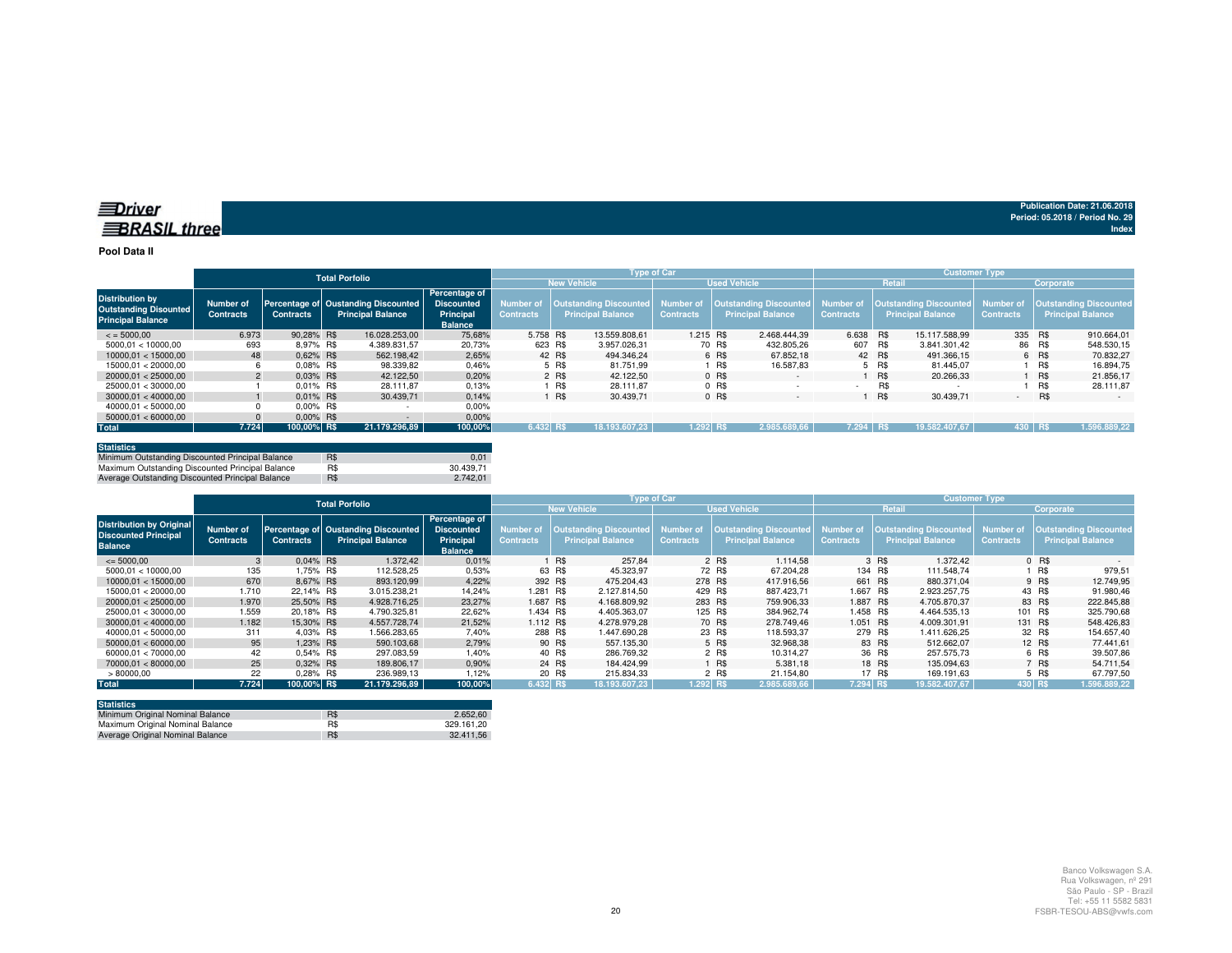| ≡ Driver             |  |
|----------------------|--|
| <b>∃BRASIL three</b> |  |

#### **Pool Data III**

|                                 |                  |                  | <b>Total Porfolio</b>                          |                             |                  |                          | <b>Type of Car</b> |                          | <b>Customer Type</b>                                                                                                                       |                          |                  |                          |  |  |
|---------------------------------|------------------|------------------|------------------------------------------------|-----------------------------|------------------|--------------------------|--------------------|--------------------------|--------------------------------------------------------------------------------------------------------------------------------------------|--------------------------|------------------|--------------------------|--|--|
|                                 |                  |                  |                                                |                             |                  | <b>New Vehicle</b>       |                    | <b>Used Vehicle</b>      |                                                                                                                                            | <b>Retail</b>            | Corporate        |                          |  |  |
| <b>Distribution by Original</b> | <b>Number of</b> | <b>Contracts</b> | Percentage of Oustanding Discounted Discounted | Percentage of               |                  |                          |                    |                          | Number of  Outstanding Discounted  Number of  Outstanding Discounted  Number of  Outstanding Discounted  Number of  Outstanding Discounted |                          |                  |                          |  |  |
| <b>Term</b>                     | <b>Contracts</b> |                  | <b>Principal Balance</b>                       | Principal<br><b>Balance</b> | <b>Contracts</b> | <b>Principal Balance</b> | <b>Contracts</b>   | <b>Principal Balance</b> | <b>Contracts</b>                                                                                                                           | <b>Principal Balance</b> | <b>Contracts</b> | <b>Principal Balance</b> |  |  |
| $01 - 12$                       |                  |                  |                                                |                             |                  |                          |                    |                          |                                                                                                                                            |                          |                  |                          |  |  |
| $13 - 24$                       |                  | 0.06% R\$        | 3.698,16                                       | 0,02%                       |                  | 2.386,55<br>4 R\$        |                    | R\$<br>1.311.61          |                                                                                                                                            | 3.698                    |                  | $\Omega$                 |  |  |
| $25 - 36$                       | 2.943            | 38.10% R\$       | 6.723.526.24                                   | 31,75%                      | 2.438 R\$        | 5.711.284.62             | 505 R\$            | 1.012.241.62             | 2.672                                                                                                                                      | 5.755.738                | 271              | 967.788                  |  |  |
| 37 - 48                         | 3.100            | 40.13% R\$       | 10.038.069.96                                  | 47.40%                      | 2.454 R\$        | 8.457.978.29             |                    | 646 R\$<br>1.580.091.67  | 2.967                                                                                                                                      | 9.516.061                | 133              | 522.009                  |  |  |
| $49 - 60$                       | 1.676            | 21,70% R\$       | 4.414.002.53                                   | 20,84%                      | 1.536 R\$        | 4.021.957.77             |                    | 140 R\$<br>392.044.76    | 1.652                                                                                                                                      | 4.306.911                | 24               | 107.091                  |  |  |
| <b>Total</b>                    | 7.724            | 100.00% R\$      | 21.179.296,89                                  | 100,00%                     | $6.432$ R\$      | 18.193.607.23            | 1.292 R\$          | 2.985.689,66             | 7.294 R\$                                                                                                                                  | 19.582.407,67            |                  | 430 R\$<br>1.596.889,22  |  |  |

| <b>Statistics</b>              |      |
|--------------------------------|------|
| Minimum Original Term          |      |
| Maximum Original Term          |      |
| Weighted Average Original Term | 46.2 |

|                        |                  |                  | <b>Total Porfolio</b> |                                     |                   | <b>Type of Car</b> |        |                                                |                     |        |                                  |                  | <b>Customer Type</b> |                                  |                  |           |                               |  |
|------------------------|------------------|------------------|-----------------------|-------------------------------------|-------------------|--------------------|--------|------------------------------------------------|---------------------|--------|----------------------------------|------------------|----------------------|----------------------------------|------------------|-----------|-------------------------------|--|
|                        |                  |                  |                       |                                     |                   |                    |        | <b>New Vehicle</b>                             | <b>Used Vehicle</b> |        |                                  |                  | Retail               |                                  |                  | Corporate |                               |  |
|                        |                  |                  |                       |                                     | Percentage of     |                    |        |                                                |                     |        |                                  |                  |                      |                                  |                  |           |                               |  |
| <b>Distribution by</b> | Number of        |                  |                       | Percentage of Oustanding Discounted | <b>Discounted</b> |                    |        | Number of   Outstanding Discounted   Number of |                     |        | Outstanding Discounted Number of |                  |                      | Outstanding Discounted Number of |                  |           | <b>Outstanding Discounted</b> |  |
| <b>Remaining Term</b>  | <b>Contracts</b> | <b>Contracts</b> |                       | <b>Principal Balance</b>            | Principal         | <b>Contracts</b>   |        | <b>Principal Balance</b>                       | <b>Contracts</b>    |        | <b>Principal Balance</b>         | <b>Contracts</b> |                      | <b>Principal Balance</b>         | <b>Contracts</b> |           | <b>Principal Balance</b>      |  |
|                        |                  |                  |                       |                                     | <b>Balance</b>    |                    |        |                                                |                     |        |                                  |                  |                      |                                  |                  |           |                               |  |
| $01 - 12$              | 7.688            | 99.53% R\$       |                       | 20.774.923,86                       | 98,09%            | 6.406 R\$          |        | 17.880.983,53                                  | 1.282 R\$           |        | 2.893.940,33                     | 7.261 R\$        |                      | 19.216.246.90                    | 427 R\$          |           | 1.558.676,96                  |  |
| $13 - 24$              | 36               | 0.47% R\$        |                       | 404.373,03                          | 1,91%             |                    | 26 R\$ | 312.623.70                                     |                     | 10 R\$ | 91.749.33                        | 33 R\$           |                      | 366.160.77                       |                  | 3 R\$     | 38.212.26                     |  |
| $25 - 36$              |                  | $0.00\%$ R\$     |                       | $\sim$                              | 0,00%             |                    |        |                                                |                     |        |                                  |                  |                      |                                  |                  |           |                               |  |
| 37 - 48                |                  |                  |                       |                                     |                   |                    |        |                                                |                     |        |                                  |                  |                      |                                  |                  |           |                               |  |
| $49 - 60$              |                  |                  |                       |                                     |                   |                    |        |                                                |                     |        |                                  |                  |                      |                                  |                  |           |                               |  |
| <b>Total</b>           | 7.724            | 100.00% R\$      |                       | 21.179.296,89                       | 100,00%           | 6.432 R\$          |        | 18.193.607.23                                  | $1.292$ RS          |        | 2.985.689,66                     | 7.294 RS         |                      | 19.582.407,67                    | 430 RS           |           | 1.596.889,22                  |  |
|                        |                  |                  |                       |                                     |                   |                    |        |                                                |                     |        |                                  |                  |                      |                                  |                  |           |                               |  |

| <b>Statistics</b>               |     |
|---------------------------------|-----|
| Minimum Remaining Term          |     |
| Maximum Remaining Term          |     |
| Weighted Average Remaining Term | 4.9 |
|                                 |     |

|                                            |                                      |                  | <b>Total Porfolio</b>                                           |                                                                          |                                                                                                                                                                                            |                      | <b>Type of Car</b> |                          | <b>Customer Type</b> |                          |                  |                          |  |  |
|--------------------------------------------|--------------------------------------|------------------|-----------------------------------------------------------------|--------------------------------------------------------------------------|--------------------------------------------------------------------------------------------------------------------------------------------------------------------------------------------|----------------------|--------------------|--------------------------|----------------------|--------------------------|------------------|--------------------------|--|--|
|                                            |                                      |                  |                                                                 |                                                                          |                                                                                                                                                                                            | <b>New Vehicle</b>   |                    | <b>Used Vehicle</b>      |                      | <b>Retail</b>            |                  | Corporate                |  |  |
| <b>Distribution by</b><br><b>Seasoning</b> | <b>Number of</b><br><b>Contracts</b> | <b>Contracts</b> | Percentage of Oustanding Discounted<br><b>Principal Balance</b> | <b>Percentage of</b><br><b>Discounted</b><br>Principal<br><b>Balance</b> | Number of  Outstanding Discounted  Number of  Outstanding Discounted  Number of  Outstanding Discounted  Number of  Outstanding Discounted<br><b>Contracts</b><br><b>Principal Balance</b> |                      | <b>Contracts</b>   | <b>Principal Balance</b> | <b>Contracts</b>     | <b>Principal Balance</b> | <b>Contracts</b> | <b>Principal Balance</b> |  |  |
| $01 - 12$                                  |                                      |                  |                                                                 |                                                                          |                                                                                                                                                                                            |                      |                    |                          |                      |                          |                  |                          |  |  |
| $13 - 24$                                  | 19                                   | $0.25\%$ R\$     | 156.113,28                                                      | 0,74%                                                                    |                                                                                                                                                                                            | 13 R\$<br>113.641.69 |                    | 6 R\$<br>42.471.59       |                      | 139.218.51<br>16 R\$     |                  | 3 R\$<br>16.894.77       |  |  |
| $25 - 36$                                  | 2.954                                | 38.24% R\$       | 6.802.238.26                                                    | 32,12%                                                                   | 2.444 R\$                                                                                                                                                                                  | 5.752.557.34         | 510 R\$            | 1.049.680.92             | 2.682 R\$            | 5.831.406.32             | 272 R\$          | 970.831,94               |  |  |
| $37 - 48$                                  | 3.084                                | 39.93% R\$       | 9.898.100.59                                                    | 46.73%                                                                   | 2.447 R\$                                                                                                                                                                                  | 8.386.265.91         | 637 R\$            | 1.511.834.68             | 2.952 R\$            | 9.382.232.27             | 132 R\$          | 515.868,32               |  |  |
| $49 - 60$                                  | 1.667                                | 21.58% R\$       | 4.322.844.76                                                    | 20,41%                                                                   | 1.528 R\$                                                                                                                                                                                  | 3.941.142.29         | 139 R\$            | 381.702.47               | 1.644 R\$            | 4.229.550,57             | 23 R\$           | 93.294,19                |  |  |
| $61 - 72$                                  |                                      |                  |                                                                 |                                                                          |                                                                                                                                                                                            |                      |                    |                          |                      |                          |                  |                          |  |  |
| <b>Total</b>                               | 7.724                                | 100,00% R\$      | 21.179.296.89                                                   | 100,00%                                                                  | 6.432 RS                                                                                                                                                                                   | 18.193.607.23        | $1.292$ RS         | 2.985.689,66             | 7.294 R\$            | 19.582.407,67            | 430 R\$          | 1.596.889,22             |  |  |

| <b>Statistics</b>                 |      |
|-----------------------------------|------|
| Minimum Seasoning                 | 32   |
| Maximum Seasoning                 | 60   |
| <b>Weighted Average Seasoning</b> | 41.8 |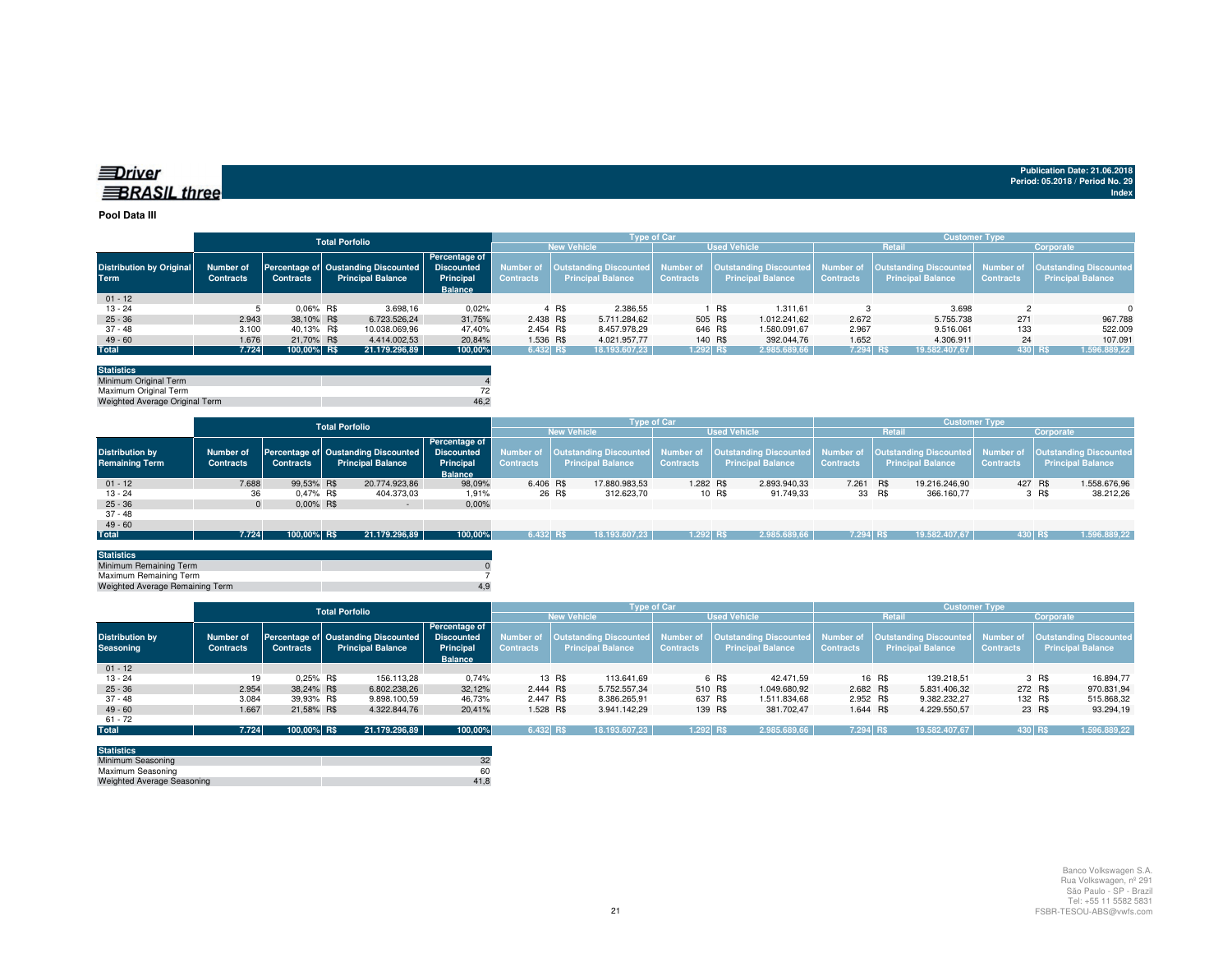#### *<u>IDriver</u>* **BRASIL** three

**Publication Date: 21.06.2018Period: 05.2018 / Period No. 29 Index**

**Pool Data IV**

|                              |                               |                  | <b>Total Porfolio</b>                                            |                                                                          |                  |                    |                          | <b>Type of Car</b> |                     |                                                                                                                                                                        | <b>Customer Type</b> |        |                          |                  |         |                          |  |
|------------------------------|-------------------------------|------------------|------------------------------------------------------------------|--------------------------------------------------------------------------|------------------|--------------------|--------------------------|--------------------|---------------------|------------------------------------------------------------------------------------------------------------------------------------------------------------------------|----------------------|--------|--------------------------|------------------|---------|--------------------------|--|
|                              |                               |                  |                                                                  |                                                                          |                  | <b>New Vehicle</b> |                          |                    | <b>Used Vehicle</b> |                                                                                                                                                                        | Retail               |        |                          | Corporate        |         |                          |  |
| <b>Distribution by brand</b> | Number of<br><b>Contracts</b> | <b>Contracts</b> | Percentage of Outstanding Discounted<br><b>Principal Balance</b> | <b>Percentage of</b><br><b>Discounted</b><br>Principal<br><b>Balance</b> | <b>Contracts</b> |                    | <b>Principal Balance</b> | <b>Contracts</b>   |                     | Number of  Outstanding Discounted  Number of  Outstanding Discounted  Number of  Outstanding Discounted  Number of  Outstanding Discounted<br><b>Principal Balance</b> | <b>Contracts</b>     |        | <b>Principal Balance</b> | <b>Contracts</b> |         | <b>Principal Balance</b> |  |
| <b>AUDI</b>                  | 99                            | 1.28% R\$        | 465,753.99                                                       | 2,20%                                                                    |                  | 96 R\$             | 454.155,56               |                    | 3 R\$               | 11.598.43                                                                                                                                                              |                      | 92 R\$ | 431.578.14               |                  | 7 R\$   | 34.175,85                |  |
| <b>SEAT</b>                  |                               |                  |                                                                  |                                                                          |                  |                    |                          |                    |                     |                                                                                                                                                                        |                      |        |                          |                  |         |                          |  |
| VW C&L                       | 7.093                         | 91.83% R\$       | 19.472.432.99                                                    | 91.94%                                                                   | 6.316 R\$        |                    | 17.674.847.67            |                    | 777 R\$             | 1.797.585.32                                                                                                                                                           | 6.682 R\$            |        | 17.955.365.32            |                  | 410 R\$ | 1.516.247,15             |  |
| OTHER BRANDS                 | 532                           | 6.89% R\$        | 1.241.109.91                                                     | 5.86%                                                                    |                  | 20 R\$             | 64.604.00                |                    | 512 R\$             | 1.176.505.91                                                                                                                                                           | 519 R\$              |        | 1.194.643.69             |                  | 13 R\$  | 46.466,22                |  |
| <b>Total</b>                 | 7.724                         | 100.00% R\$      | 21.179.296.89                                                    | 100,00%                                                                  | $6.432$ RS       |                    | 18.193.607.23            | $1.292$ RS         |                     | 2.985.689.66                                                                                                                                                           | $7.293$ R\$          |        | 19.581.587.15            | 430 RS           |         | 1.596.889,22             |  |

|                                                             |                               |                  | <b>Total Porfolio</b>                                            |                                                                   |                                      |                                                           | <b>Type of Car</b>                   |             |                                                           | <b>Customer Type</b>          |         |                                                           |                                      |            |                                                           |
|-------------------------------------------------------------|-------------------------------|------------------|------------------------------------------------------------------|-------------------------------------------------------------------|--------------------------------------|-----------------------------------------------------------|--------------------------------------|-------------|-----------------------------------------------------------|-------------------------------|---------|-----------------------------------------------------------|--------------------------------------|------------|-----------------------------------------------------------|
|                                                             |                               |                  |                                                                  |                                                                   |                                      | <b>New Vehicle</b>                                        |                                      |             | <b>Used Vehicle</b>                                       |                               | Retail  |                                                           |                                      | Corporate  |                                                           |
| <b>Distribution by</b><br>Geographic<br><b>Distribution</b> | Number of<br><b>Contracts</b> | <b>Contracts</b> | Percentage of Outstanding Discounted<br><b>Principal Balance</b> | Percentage of<br><b>Discounted</b><br>Principal<br><b>Balance</b> | <b>Number of</b><br><b>Contracts</b> | <b>Outstanding Discounted</b><br><b>Principal Balance</b> | <b>Number of</b><br><b>Contracts</b> |             | <b>Outstanding Discounted</b><br><b>Principal Balance</b> | Number of<br><b>Contracts</b> |         | <b>Outstanding Discounted</b><br><b>Principal Balance</b> | <b>Number of</b><br><b>Contracts</b> |            | <b>Outstanding Discounted</b><br><b>Principal Balance</b> |
| AC                                                          | 37                            | 0,48% R\$        | 106.188,11                                                       | 0,50%                                                             |                                      | 91.157.76<br>30 R\$                                       |                                      | 7 R\$       | 15.030,35                                                 |                               | 36 R\$  | 105.198,43                                                |                                      | 1 R\$      | 989,68                                                    |
| AL                                                          | 99                            | 1,28% R\$        | 257.230,31                                                       | 1,21%                                                             |                                      | 84 R\$<br>229.259,09                                      |                                      | 15 R\$      | 27.971,22                                                 | 98                            | R\$     | 229.118,44                                                |                                      | R\$        | 28.111,87                                                 |
| AM                                                          | 64                            | 0.83% R\$        | 187.416.91                                                       | 0,88%                                                             |                                      | 58 R\$<br>171.984,13                                      |                                      | 6 R\$       | 15.432,78                                                 |                               | 50 R\$  | 131.746.04                                                |                                      | 14 R\$     | 55.670,87                                                 |
| AP                                                          | 39                            | 0.50% R\$        | 123.951.06                                                       | 0,59%                                                             |                                      | 38 R\$<br>123.203,83                                      |                                      | $\cdot$ R\$ | 747,23                                                    | 38                            | R\$     | 121.368.65                                                |                                      | R\$        | 2.582,41                                                  |
| BA                                                          | 350                           | 4,53% R\$        | 912.682,48                                                       | 4,31%                                                             | 304 R\$                              | 792.184,69                                                |                                      | 46 R\$      | 120.497,79                                                | 335                           | R\$     | 849.919,57                                                |                                      | 15 R\$     | 62.762,91                                                 |
| CЕ                                                          | 239                           | 3.09% R\$        | 639.711,76                                                       | 3,02%                                                             | 202 R\$                              | 554.349,72                                                |                                      | 37 R\$      | 85.362,04                                                 | 234                           | R\$     | 621.336,57                                                |                                      | 5 R\$      | 18.375,19                                                 |
| DF                                                          | 173                           | 2.24% R\$        | 521.931,72                                                       | 2,46%                                                             | 168 R\$                              | 515.158,65                                                |                                      | 5 R\$       | 6.773.07                                                  | 168 R\$                       |         | 501.169,97                                                |                                      | 5 R\$      | 20.761,75                                                 |
| ES                                                          | 124                           | 1,61% R\$        | 360.585.62                                                       | 1.70%                                                             |                                      | 105 R\$<br>309.560,84                                     |                                      | 19 R\$      | 51.024,78                                                 | 119                           | R\$     | 336.173,57                                                | 5                                    | R\$        | 24.412,05                                                 |
| GO                                                          | 347                           | 4.49% R\$        | 936.544,29                                                       | 4,42%                                                             | 282 R\$                              | 800.231,77                                                |                                      | 65 R\$      | 136.312,52                                                | 327 R\$                       |         | 866.939,40                                                |                                      | 20 R\$     | 69.604,89                                                 |
| MA                                                          | 135                           | 1,75% R\$        | 428.032.49                                                       | 2,02%                                                             | 132 R\$                              | 418.366,38                                                |                                      | 3 R\$       | 9.666,11                                                  |                               | 134 R\$ | 425.265,16                                                |                                      | R\$        | 2.767,33                                                  |
| <b>MG</b>                                                   | 662                           | 8.57% R\$        | 1.766.263.56                                                     | 8,34%                                                             | 564 R\$                              | 1.545.382.54                                              |                                      | 98 R\$      | 220.881.02                                                | 605 R\$                       |         | 1.555.015.49                                              |                                      | 57 R\$     | 211.248,07                                                |
| <b>MS</b>                                                   | 139                           | 1,80% R\$        | 401.322,99                                                       | 1,89%                                                             |                                      | 125 R\$<br>370.218,76                                     |                                      | 14 R\$      | 31.104,23                                                 |                               | 132 R\$ | 378.931,26                                                |                                      | 7 R\$      | 22.391,73                                                 |
| MT                                                          | 119                           | 1,54% R\$        | 345.711,29                                                       | 1,63%                                                             | 108 R\$                              | 315.769,82                                                |                                      | 11 R\$      | 29.941,47                                                 | 113 R\$                       |         | 320.736,77                                                |                                      | 6 R\$      | 24.974,52                                                 |
| PA                                                          | 185                           | 2,40% R\$        | 587.591.11                                                       | 2,77%                                                             |                                      | 148 R\$<br>503.596,52                                     |                                      | 37 R\$      | 83.994,59                                                 | 175 R\$                       |         | 549.789,83                                                |                                      | 10 R\$     | 37.801,28                                                 |
| PB                                                          | 169                           | 2,19% R\$        | 478.643,64                                                       | 2,26%                                                             | 156 R\$                              | 447.789,19                                                |                                      | 13 R\$      | 30.854,45                                                 |                               | 165 R\$ | 466.657,68                                                |                                      | 4 R\$      | 11.985,96                                                 |
| PE                                                          | 305                           | 3.95% R\$        | 820.077.61                                                       | 3,87%                                                             | 274 R\$                              | 759.931,06                                                |                                      | 31 R\$      | 60.146,55                                                 | 292 R\$                       |         | 772.626,20                                                |                                      | 13 R\$     | 47.451,41                                                 |
| PI                                                          | 148                           | 1.92% R\$        | 405.938.45                                                       | 1,92%                                                             | 145 R\$                              | 401.127.75                                                |                                      | 3 R\$       | 4.810,70                                                  | 148 R\$                       |         | 405.938.45                                                | $\sim$                               | R\$        |                                                           |
| <b>PR</b>                                                   | 444                           | 5.75% R\$        | 1.301.935.04                                                     | 6,15%                                                             | 366 R\$                              | 1.122.813.01                                              |                                      | 78 R\$      | 179.122,03                                                | 399                           | R\$     | 1.128.702.72                                              |                                      | 45 R\$     | 173.232,32                                                |
| <b>RJ</b>                                                   | 526                           | 6,81% R\$        | 1.503.676,51                                                     | 7,10%                                                             | 440 R\$                              | 1.297.762,83                                              |                                      | 86 R\$      | 205.913,68                                                | 500 R\$                       |         | 1.404.349,54                                              | 26                                   | R\$        | 99.326,97                                                 |
| <b>RN</b>                                                   | 105                           | 1,36% R\$        | 305.421,72                                                       | 1,44%                                                             |                                      | 94 R\$<br>278.194,13                                      |                                      | 11 R\$      | 27.227,59                                                 | 99                            | R\$     | 282.639,69                                                |                                      | 6 R\$      | 22.782,03                                                 |
| <b>RO</b>                                                   | 101                           | 1,31% R\$        | 286,716.46                                                       | 1,35%                                                             |                                      | 90 R\$<br>259.842.41                                      |                                      | 11 R\$      | 26.874.05                                                 | 100 R\$                       |         | 281.907.28                                                |                                      | 1 R\$      | 4.809,18                                                  |
| <b>RR</b>                                                   | 12                            | 0.16% R\$        | 46.088,77                                                        | 0,22%                                                             |                                      | 10 R\$<br>42.806,86                                       |                                      | 2 R\$       | 3.281,91                                                  | 11                            | R\$     | 40.916,58                                                 |                                      | <b>R\$</b> | 5.172,19                                                  |
| <b>RS</b>                                                   | 551                           | 7,13% R\$        | 1.408.371,50                                                     | 6,65%                                                             | 461 R\$                              | 1.224.627.03                                              |                                      | 90 R\$      | 183.744,47                                                | 514 R\$                       |         | 1.268.221,43                                              | 37                                   | R\$        | 140.150,07                                                |
| SC                                                          | 585                           | 7.57% R\$        | 1.601.856,03                                                     | 7,56%                                                             | 485 R\$                              | 1.361.862,84                                              |                                      | 100 R\$     | 239.993,19                                                | 553 R\$                       |         | 1.481.350,42                                              | 32                                   | R\$        | 120.505,61                                                |
| <b>SE</b>                                                   | 81                            | 1,05% R\$        | 255,006.39                                                       | 1,20%                                                             |                                      | 68 R\$<br>214.691.29                                      |                                      | 13 R\$      | 40.315.10                                                 |                               | 76 R\$  | 236.468.67                                                |                                      | 5 R\$      | 18.537,72                                                 |
| <b>SP</b>                                                   | 1.930                         | 24.99% R\$       | 5.043.657.98                                                     | 23,81%                                                            | 1.443 R\$                            | 3.909.318.59                                              |                                      | 487 R\$     | 1.134.339.39                                              | 1.822 R\$                     |         | 4.686.185,68                                              |                                      | 108 R\$    | 357.472,30                                                |
| <b>TO</b>                                                   | 55                            | 0.71% R\$        | 146.743,09                                                       | 0,69%                                                             |                                      | 52 R\$<br>132.415,74                                      |                                      | 3 R\$       | 14.327,35                                                 |                               | 51 R\$  | 133.734.18                                                |                                      | 4 R\$      | 13.008,91                                                 |
| <b>Total</b>                                                | 7.724                         | 100,00% R\$      | 21.179.296.89                                                    | 100.00%                                                           | 6.432 RS                             | 18.193.607.23                                             | 1.292 RS                             |             | 2.985.689.66                                              | 7.294 RS                      |         | 19.582.407.67                                             | 430 RS                               |            | 1.596.889.22                                              |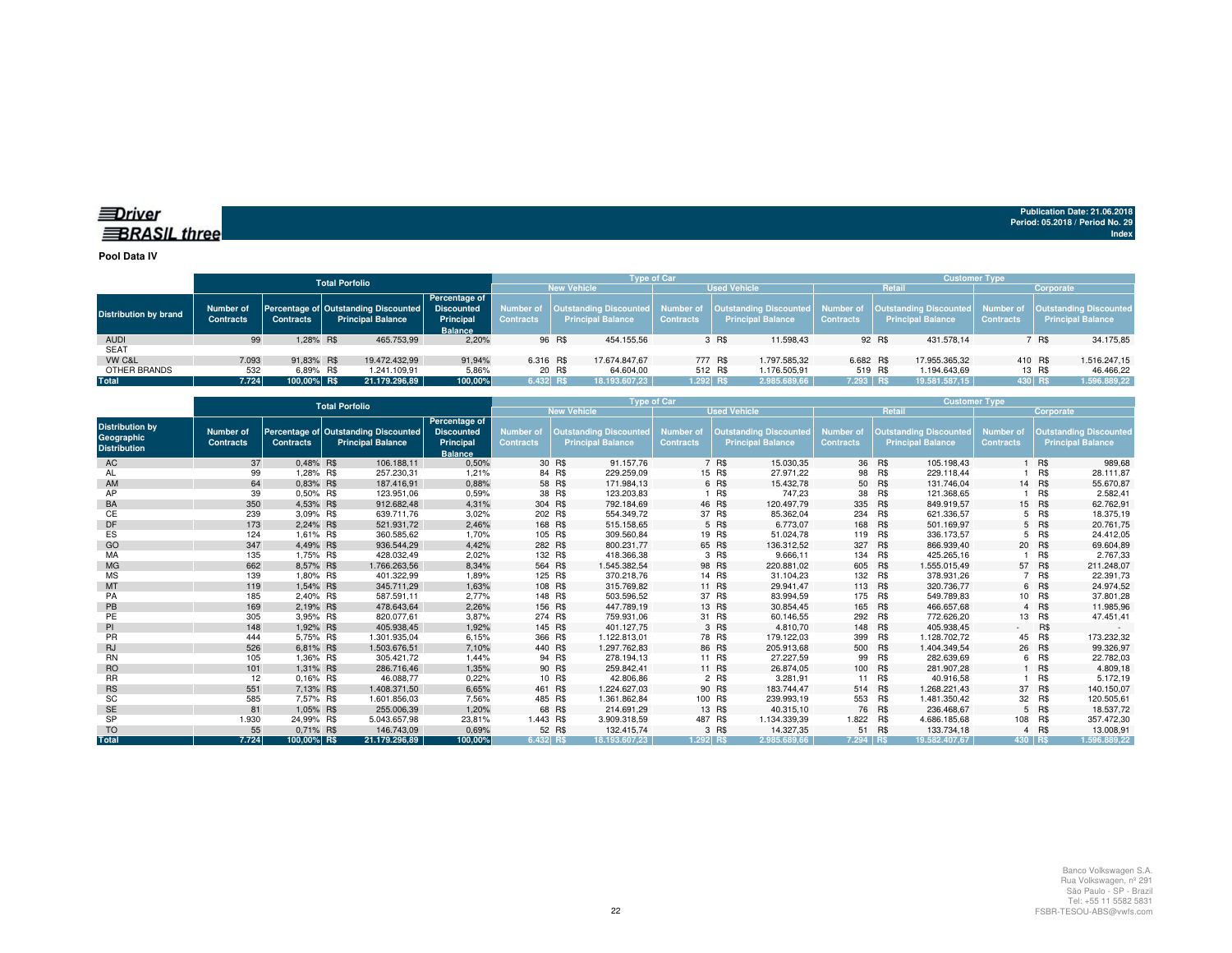| <i>diver</i>        |  |  |
|---------------------|--|--|
|                     |  |  |
| <b>BRASIL three</b> |  |  |
|                     |  |  |

**Pool Data V**

|                                              |                                   | <b>Total Porfolio</b>                |                                   |  |                                                              |                                                                   |                                      |                | <b>Type of Car</b>                                           |                                      |                    |                                                              | <b>Customer Type</b>          |                 |                                                              |                                      |                         |                                                              |
|----------------------------------------------|-----------------------------------|--------------------------------------|-----------------------------------|--|--------------------------------------------------------------|-------------------------------------------------------------------|--------------------------------------|----------------|--------------------------------------------------------------|--------------------------------------|--------------------|--------------------------------------------------------------|-------------------------------|-----------------|--------------------------------------------------------------|--------------------------------------|-------------------------|--------------------------------------------------------------|
|                                              |                                   |                                      |                                   |  |                                                              |                                                                   |                                      |                | <b>New Vehicle</b>                                           |                                      |                    | <b>Used Vehicle</b>                                          |                               |                 | Retail                                                       |                                      | Corporate               |                                                              |
| <b>Distribution by Brand</b><br>& Model      | <b>Model</b>                      | <b>Number of</b><br><b>Contracts</b> | Percentage of<br><b>Contracts</b> |  | Outstanding<br><b>Discounted Principal</b><br><b>Balance</b> | Percentage of<br><b>Discounted</b><br>Principal<br><b>Balance</b> | <b>Number of</b><br><b>Contracts</b> |                | Outstanding<br><b>Discounted Principal</b><br><b>Balance</b> | <b>Number of</b><br><b>Contracts</b> |                    | Outstanding<br><b>Discounted Principal</b><br><b>Balance</b> | Number of<br><b>Contracts</b> |                 | Outstanding<br><b>Discounted Principal</b><br><b>Balance</b> | <b>Number of</b><br><b>Contracts</b> |                         | Outstanding<br><b>Discounted Principal</b><br><b>Balance</b> |
| <b>VW</b>                                    | <b>AMAROK</b>                     | 63                                   | 0,82% R\$                         |  | 475.343,63                                                   | 2,24%                                                             |                                      | 54 R\$         | 419.586,20                                                   |                                      | 9 R\$              | 55.757,43                                                    |                               | 45 R\$          | 314.369,48                                                   |                                      | 18 R\$                  | 160.974,15                                                   |
|                                              | <b>BORA</b>                       |                                      | 0,01% R\$                         |  | 2.390,85                                                     | 0,01%                                                             |                                      | 0 R\$          |                                                              |                                      | 1 R\$              | 2.390,85                                                     |                               | 1 R\$           | 2.390,85                                                     |                                      | 0 R\$                   |                                                              |
|                                              | <b>CROSSFOX</b>                   | 83                                   | 1,07% R\$                         |  | 264.307,48                                                   | 1,25%                                                             |                                      | 56 R\$         | 190.990,56                                                   |                                      | 27 R\$             | 73.316,92                                                    |                               | 81 R\$          | 256.522,03                                                   |                                      | 2 R\$                   | 7.785,45                                                     |
|                                              | <b>FOX</b>                        | 1.669                                | 21,61% R\$                        |  | 4.280.461,73                                                 | 20,21%                                                            | 1.526 R\$                            |                | 3.923.957,61                                                 |                                      | 143 R\$            | 356.504,12                                                   | 1.621 R\$                     |                 | 4.117.198,85                                                 |                                      | 48 R\$                  | 163.262,88                                                   |
|                                              | <b>BEETLE</b>                     | $\Omega$                             | 0,00% R\$                         |  | $\sim$                                                       | 0,00%                                                             |                                      | 0 R\$          |                                                              |                                      | 0 R\$              |                                                              |                               | $0$ R\$         |                                                              |                                      | 0 R\$                   |                                                              |
|                                              | GOL                               | 2.768                                | 35,84% R\$                        |  | 7.059.727,87                                                 | 33,33%                                                            | 2.473 R\$                            |                | 6.463.610,14                                                 |                                      | 295 R\$            | 596.117,73                                                   | 2.662 R\$                     |                 | 6.707.042,23                                                 |                                      | 106 R\$                 | 352.685,64                                                   |
|                                              | <b>GOLF</b>                       | 62                                   | 0.80% R\$                         |  | 316.174,44                                                   | 1,49%                                                             |                                      | 45 R\$         | 264.458,84                                                   |                                      | 17 R\$             | 51.715,60                                                    |                               | 58 R\$          | 291.908,71                                                   |                                      | 4 R\$                   | 24.265,73                                                    |
|                                              | <b>JETTA</b>                      | 53<br>13                             | 0,69% R\$                         |  | 239.760,38                                                   | 1,13%                                                             |                                      | 44 R\$         | 211.238,51                                                   |                                      | 9 R\$              | 28.521,87                                                    |                               | 52 R\$          | 237.806,25                                                   |                                      | 1 R\$                   | 1.954,13                                                     |
|                                              | <b>KOMBI</b><br><b>NEW BEETLE</b> |                                      | 0,17% R\$<br>0,01% R\$            |  | 33.658,34<br>2.515,47                                        | 0,16%<br>0,01%                                                    |                                      | 3 R\$<br>0 R\$ | 11.946,10                                                    |                                      | 10 R\$<br>1 R\$    | 21.712,24<br>2.515,47                                        |                               | 12 R\$<br>1 R\$ | 29.469,78<br>2.515,47                                        |                                      | 1 R\$<br>0 R\$          | 4.188,56                                                     |
|                                              | <b>PARATI</b>                     |                                      | 0.09% R\$                         |  | 11.441,25                                                    | 0.05%                                                             |                                      | 0 R\$          |                                                              |                                      | 7 R\$              | 11.441,25                                                    |                               | 7 R\$           | 11.441,25                                                    |                                      | 0 R\$                   |                                                              |
|                                              | PASSAT                            | 0                                    | 0,00% R\$                         |  | $\sim$ $\sim$                                                | 0,00%                                                             |                                      | 0 R\$          |                                                              |                                      | 0 R\$              |                                                              |                               | 0 R\$           |                                                              |                                      | 0 R\$                   |                                                              |
|                                              | <b>POLO</b>                       | 37                                   | 0.48% R\$                         |  | 106.830,42                                                   | 0,50%                                                             |                                      | 13 R\$         | 52.886,94                                                    |                                      | 24 R\$             | 53.943,48                                                    |                               | 35 R\$          | 95.924,49                                                    |                                      | 2 R\$                   | 10.905,93                                                    |
|                                              | POLO SEDAN                        | 32                                   | 0.41% R\$                         |  | 126.731,58                                                   | 0,60%                                                             |                                      | 15 R\$         | 79.615,85                                                    |                                      | 17 R\$             | 47.115,73                                                    |                               | 30 R\$          | 116.903,19                                                   |                                      | 2 R\$                   | 9.828,39                                                     |
|                                              | <b>SANTANA</b>                    | $\Omega$                             | 0.00% R\$                         |  | $\sim$                                                       | 0,00%                                                             |                                      | 0 R\$          |                                                              |                                      | 0 R\$              |                                                              |                               | 0 R\$           |                                                              |                                      | 0 R\$                   |                                                              |
|                                              | SAVEIRO                           | 554                                  | 7,17% R\$                         |  | 1.951.983,25                                                 | 9,22%                                                             | 501 R\$                              |                | 1.820.840,85                                                 |                                      | 53 R\$             | 131.142,40                                                   | 452 R\$                       |                 | 1.555.560,43                                                 |                                      | 102 R\$                 | 396.422,82                                                   |
|                                              |                                   |                                      |                                   |  |                                                              |                                                                   |                                      |                |                                                              |                                      |                    |                                                              |                               |                 |                                                              |                                      |                         |                                                              |
|                                              | SPACECROSS                        | 20                                   | 0.26% R\$                         |  | 71.127,15                                                    | 0,34%                                                             | 15 R\$                               |                | 56.713,38                                                    |                                      | 5 R\$              | 14.413,77                                                    |                               | 18 R\$          | 64.908,44                                                    |                                      | 1 R\$                   | 5.398,19                                                     |
|                                              | <b>SPACEFOX</b>                   | 122                                  | 1,58% R\$                         |  | 356.903,27                                                   | 1,69%                                                             |                                      | 82 R\$         | 261.092,39                                                   |                                      | 40 R\$             | 95.810,88                                                    | 114 R\$                       |                 | 331.281,91                                                   |                                      | 8 R\$                   | 25.621,36                                                    |
|                                              | <b>TIGUAN</b>                     | 3                                    | 0.04% R\$                         |  | 15.319,69                                                    | 0,07%                                                             |                                      | 1 R\$          | 2.773,70                                                     |                                      | 2 R\$              | 12.545,99                                                    |                               | 3 R\$           | 15.319,69                                                    |                                      | $0$ R\$                 |                                                              |
|                                              | <b>TOUAREG</b>                    | $\mathbf{0}$                         | 0.00% R\$                         |  | $\sim$                                                       | 0,00%                                                             |                                      | 0 R\$          | $\sim$                                                       |                                      | 0 R\$              |                                                              |                               | 0 R\$           | $\sim$                                                       |                                      | 0 R\$                   |                                                              |
|                                              | <b>UP</b>                         | 761                                  | 9,85% R\$                         |  | 1.789.451,53                                                 | 8,45%                                                             | 750 R\$                              |                | 1.758.921,95                                                 |                                      | 11 R\$             | 30.529,58                                                    | 698 R\$                       |                 | 1.621.548,27                                                 |                                      | 63 R\$                  | 167.903,26                                                   |
|                                              | VOYAGE                            | 841                                  | 10,89% R\$                        |  | 2.359.752,06                                                 | 11,14%                                                            | 738 R\$                              |                | 2.156.214,65                                                 |                                      | 103 R\$            | 203.537,41                                                   | 789 R\$                       |                 | 2.174.701,40                                                 |                                      | 52 R\$                  | 185.050,66                                                   |
|                                              | OTHER VW                          | 3                                    | 0.04% R\$                         |  | 8.552,60                                                     | 0,04%                                                             |                                      | 0 R\$          | $\sim$                                                       |                                      | 3 R\$              | 8.552,60                                                     |                               | 3 R\$           | 8.552,60                                                     |                                      | 0 R\$                   |                                                              |
| <b>Sub-Total VW</b>                          |                                   | 7.093                                | 91,83% R\$                        |  | 19.472.432.99                                                | 91,94%                                                            | 6.316 RS                             |                | 17.674.847.67                                                |                                      | 777 R\$            | 1.797.585.32                                                 | 6.682 RS                      |                 | 17.955.365.32                                                |                                      | 410 R\$                 | 1.516.247.15                                                 |
| Audi                                         | A1                                | 0                                    | 0.00% R\$                         |  | $\sim$                                                       | 0,00%                                                             |                                      | 0 R\$          | $\sim$                                                       |                                      | 0 R\$              |                                                              |                               | 0 R\$           | $\sim$                                                       |                                      | 0 R\$                   |                                                              |
|                                              | A <sub>3</sub>                    | 71                                   | 0.92% R\$                         |  | 292.543,50                                                   | 1,38%                                                             |                                      | 69 R\$         | 285.636,74                                                   |                                      | 2 R\$              | 6.906,76                                                     |                               | 66 R\$          | 270.249,97                                                   |                                      | 5 R\$                   | 22.293,53                                                    |
|                                              | A4                                | $\boldsymbol{\Delta}$                | 0.05% R\$                         |  | 20.547,24                                                    | 0,10%                                                             |                                      | 3 R\$          | 15.855,57                                                    |                                      | 1 R\$              | 4.691,67                                                     |                               | 4 R\$           | 20.547,24                                                    |                                      | 0 R\$                   |                                                              |
|                                              | A <sub>5</sub>                    | $\overline{2}$                       | 0,03% R\$                         |  | 11.313,86                                                    | 0,05%                                                             |                                      | 2 R\$          | 11.313,86                                                    |                                      | $0$ R\$            |                                                              |                               | 2 R\$           | 11.313,86                                                    |                                      | $0$ R\$                 |                                                              |
|                                              | A7                                | $\Omega$                             | 0.00% R\$                         |  | $\sim$                                                       | 0,00%                                                             |                                      | 0 R\$          |                                                              |                                      | $0$ R\$            |                                                              |                               | $0$ R\$         |                                                              |                                      | $0$ R\$                 |                                                              |
|                                              | Q3                                | 22                                   | 0.28% R\$                         |  | 141.349,39                                                   | 0,67%                                                             |                                      | 22 R\$         | 141.349,39                                                   |                                      | 0 R\$              |                                                              |                               | 20 R\$          | 129.467,07                                                   |                                      | 2 R\$                   | 11.882,32                                                    |
|                                              | Q <sub>5</sub>                    | 0                                    | 0.00% R\$                         |  | $\sim$                                                       | 0,00%                                                             |                                      | 0 R\$          |                                                              |                                      | 0 R\$              |                                                              |                               | 0 R\$           |                                                              |                                      | 0 R\$                   |                                                              |
|                                              | Q7                                | $\Omega$                             | 0.00% R\$                         |  | $\sim$                                                       | 0,00%                                                             |                                      | 0 R\$          |                                                              |                                      | 0 R\$              |                                                              |                               | 0 R\$           |                                                              |                                      | 0 R\$                   |                                                              |
|                                              | S <sub>3</sub><br><b>TT</b>       | $\Omega$                             | 0,00% R\$                         |  | $\sim$                                                       | 0,00%                                                             |                                      | 0 R\$          |                                                              |                                      | $0$ R\$            |                                                              |                               | 0 R\$           |                                                              |                                      | $0$ R\$                 |                                                              |
|                                              |                                   | $\mathbf{0}$<br>99                   | 0,00% R\$<br>1,28% R\$            |  | $\sim$                                                       | 0,00%<br>2,20%                                                    |                                      | 0 R\$          | 454.155.56                                                   |                                      | $0$ R\$<br>$3$ R\$ | 11.598,43                                                    |                               | 0 R\$<br>92 R\$ | 431.578.14                                                   |                                      | $0$ R\$<br><b>7 R\$</b> |                                                              |
| <b>Sub-Total Audi</b><br><b>OTHER BRANDS</b> | <b>OTHER BRANDS</b>               | 532                                  | 6,89% R\$                         |  | 465.753,99<br>1.241.109,91                                   | 5,86%                                                             | 96 R\$                               | 20 R\$         | 64.604,00                                                    |                                      | 512 R\$            | 1.176.505,91                                                 | 519 R\$                       |                 | 1.194.643,69                                                 |                                      | 13 R\$                  | 34.175,85<br>46.466,22                                       |
| <b>Sub-Total Other Brands</b>                |                                   | 532                                  | 6,89% R\$                         |  | 1.241.109,91                                                 | 5,86%                                                             | 20 R\$                               |                | 64.604.00                                                    |                                      | 512 R\$            | 1.176.505,91                                                 | 519 R\$                       |                 | 1.194.643.69                                                 |                                      | 13 R\$                  | 46.466.22                                                    |
| <b>Total</b>                                 |                                   | 7.724                                | 100,00% R\$                       |  | 21.179.296,89                                                | 100,00%                                                           | 6.432 R\$                            |                | 18.193.607.23                                                | 1.292 R\$                            |                    | 2.985.689.66                                                 | 7.293 R\$                     |                 | 19.581.587.15                                                | 430 R\$                              |                         | 1.596.889.22                                                 |
|                                              |                                   |                                      |                                   |  |                                                              |                                                                   |                                      |                |                                                              |                                      |                    |                                                              |                               |                 |                                                              |                                      |                         |                                                              |

**Publication Date: 21.06.2018 Period: 05.2018 / Period No. 29**

**Index**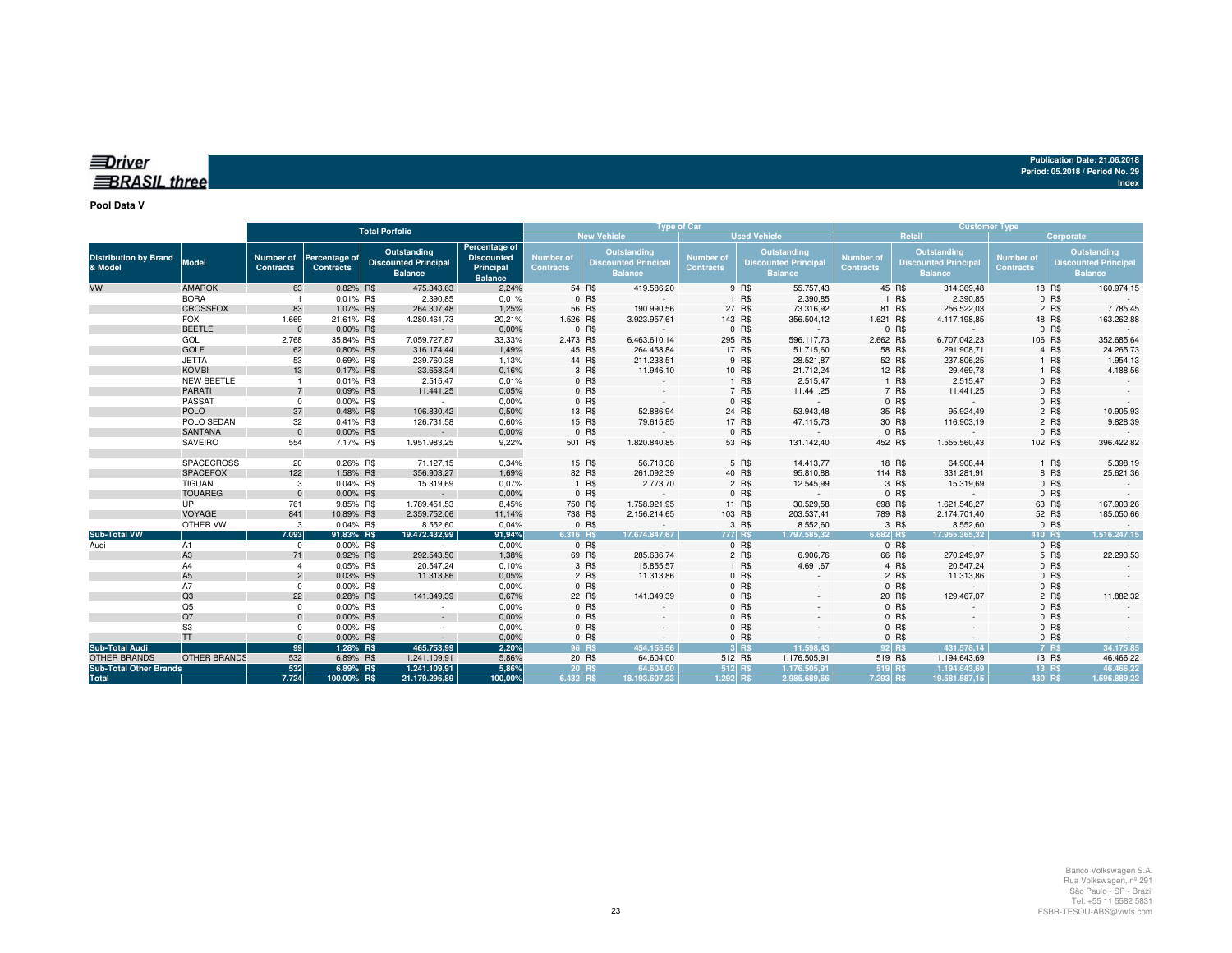# **EDriver BRASIL three**

**Publication Date: 21.06.2018 Period: 05.2018 / Period No. 29Index**

**Pool Data IV**

|                            |                                      |                  | <b>Total Porfolio</b>                                            |                                                                          |
|----------------------------|--------------------------------------|------------------|------------------------------------------------------------------|--------------------------------------------------------------------------|
| <b>EA189 Engine status</b> | <b>Number of</b><br><b>Contracts</b> | <b>Contracts</b> | Percentage of Outstanding Discounted<br><b>Principal Balance</b> | Percentage of<br><b>Discounted</b><br><b>Principal</b><br><b>Balance</b> |
| EA189 Engine               | 15                                   | 0,19% R\$        | 172.322,94                                                       | 0,81%                                                                    |
| Other                      | 7.709                                | 99,81% R\$       | 21.006.973,95                                                    | 99,19%                                                                   |
| <b>Total</b>               | 7.724                                | $100,00\%$ R\$   | 21.179.296,89                                                    | 100,00%                                                                  |